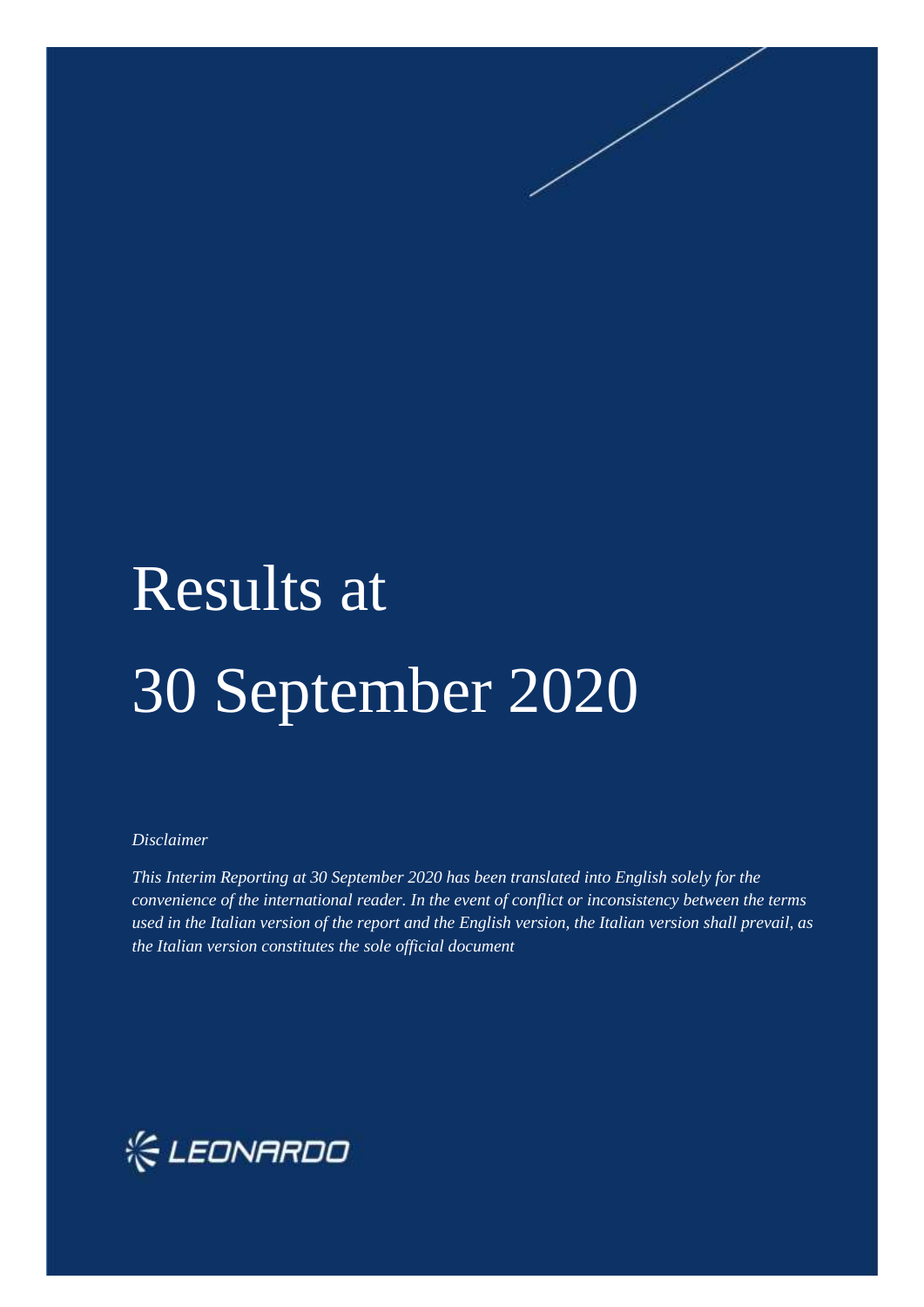# **CONTENTS**

|           |                 | Main transactions of the first nine months of 2020 significant events occurred after the period-end16 |  |
|-----------|-----------------|-------------------------------------------------------------------------------------------------------|--|
|           |                 |                                                                                                       |  |
|           |                 |                                                                                                       |  |
|           | $\mathcal{I}$ . |                                                                                                       |  |
|           | 2.              |                                                                                                       |  |
|           | $\mathfrak{Z}$  |                                                                                                       |  |
|           |                 |                                                                                                       |  |
|           |                 |                                                                                                       |  |
| $\bullet$ |                 | Declaration of the officer in charge of financial reporting pursuant to Art. 154-bis, paragraph 2 of  |  |
|           |                 |                                                                                                       |  |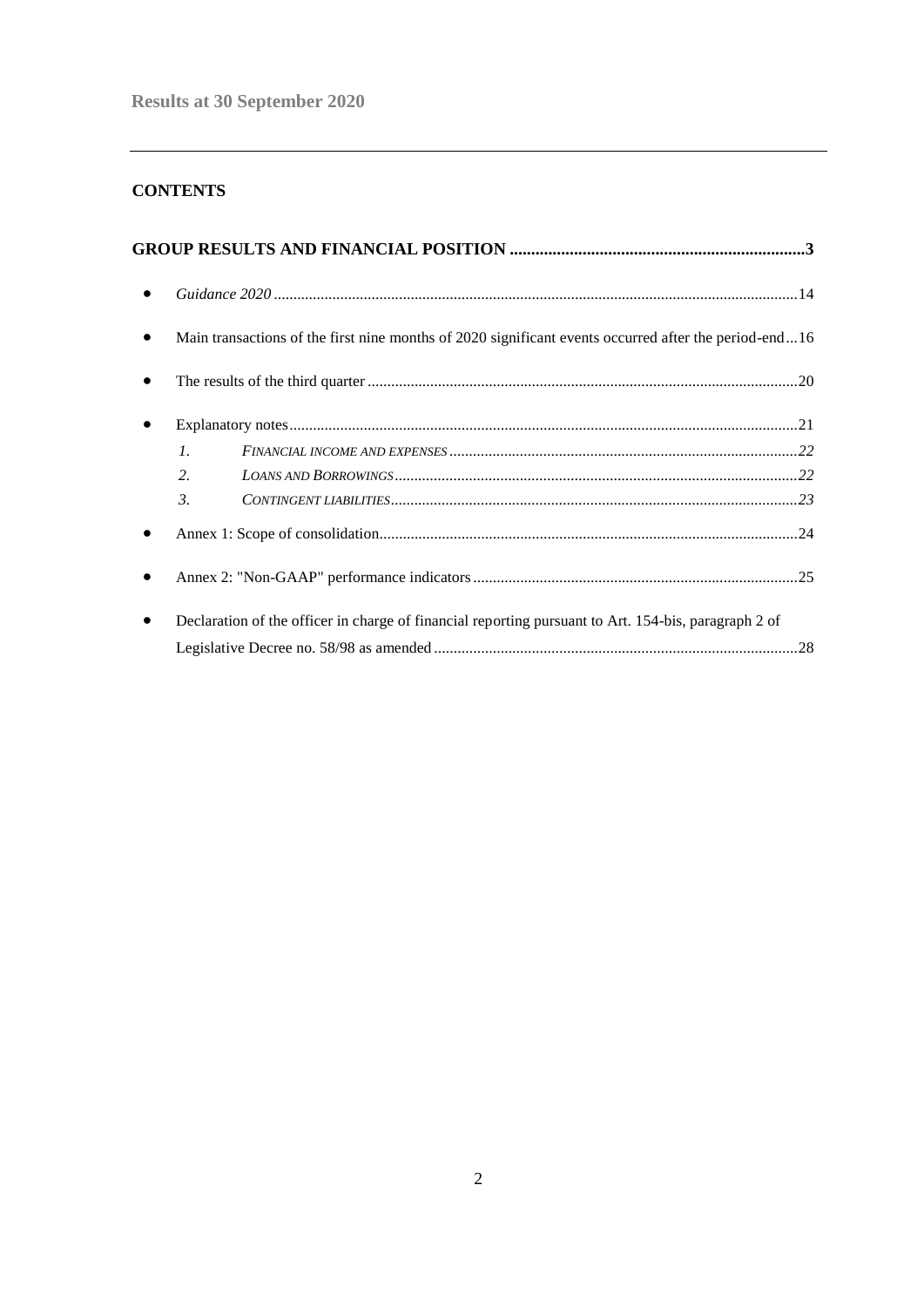# **Group results and financial position**

<span id="page-2-0"></span>The results recorded in the first nine months of 2020 confirm the Group's resilience already highlighted in the half-year financial report, in a context without precedent, with a commercial performance that confirms the same levels as in the last year benefitting from orders in the government/military sphere from national clients against certain postponements of the export campaigns and the drop in the civil sector demand.

Revenue volumes are basically in line with those of the first nine months of 2019, supported by a solid Backlog and the growth of the EFA Kuwait programme and of Leonardo DRS, which have been able to offset the slowdowns caused by the pandemic.

The industrial performance, even if affected by the effects of the COVID-19, confirm the efficacy of initiatives implemented to guarantee the gradual recovery of the full business operations. The profitability is affected also by a lower contribution from the JVs and a mix of activities characterised by programmes under development or in which the Group operates as a prime contractor, with profit margins below the average but which are essential to the current and future positioning of the Group's products and technologies.

The cash flows were affected by the shift of receipts towards the end of the year due to the postponement of the milestones of activity and delivery of machines as a result of the COVID-19 pandemic, which entailed an increase in working capital with a consequent cash absorption.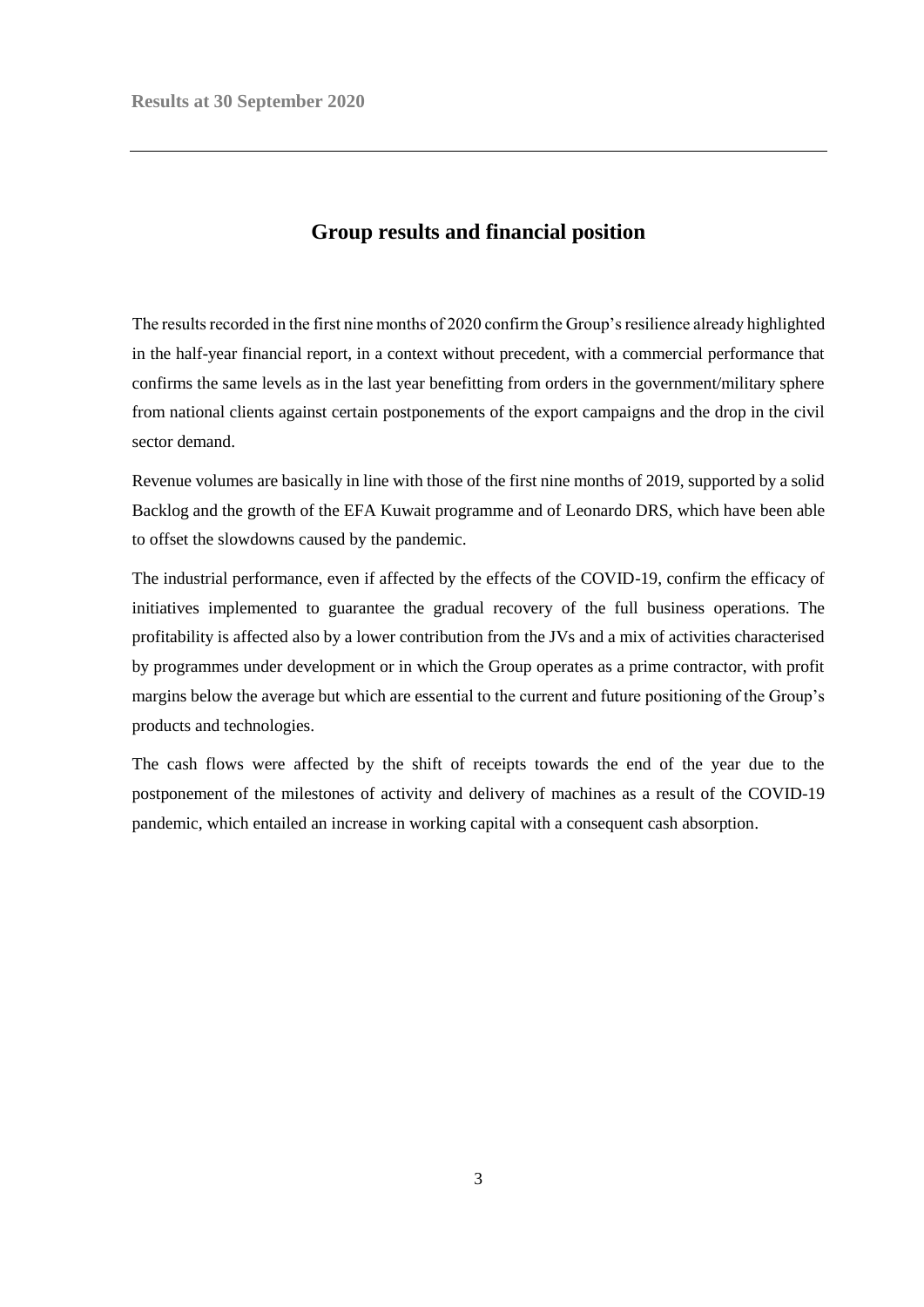|                                              | <b>September</b><br>2019 | <b>September</b><br>2020 | <b>Change</b> | 2019    |
|----------------------------------------------|--------------------------|--------------------------|---------------|---------|
| New orders                                   | 8,579                    | 8,510                    | $(0.8\%)$     | 14,105  |
| Order backlog                                | 35,672                   | 34,980                   | $(1.9\%)$     | 36,513  |
| Revenue                                      | 9,134                    | 9,025                    | $(1.2\%)$     | 13,784  |
| <b>EBITDA</b>                                | 1,064                    | 866                      | $(18.6\%)$    | 1,817   |
| <b>EBITA</b>                                 | 686                      | 497                      | (27.6%)       | 1,251   |
| ROS                                          | 7.5%                     | 5.5%                     | (2.0) p.p.    | $9.1\%$ |
| <b>EBIT</b>                                  | 648                      | 395                      | $(39.0\%)$    | 1,153   |
| <b>EBIT</b> Margin                           | $7.1\%$                  | 4.4%                     | (2.7) p.p.    | 8.4%    |
| Net Result before extraordinary transactions | 367                      | 135                      | $(63.2\%)$    | 722     |
| Net result                                   | 465                      | 137                      | $(70.5\%)$    | 822     |
| Group Net Debt                               | 4,301                    | 5,884                    | 36.8%         | 2,847   |
| <b>FOCF</b>                                  | (1,217)                  | (2,596)                  | $(113.3\%)$   | 241     |
| <i>ROI</i>                                   | $11.4\%$                 | $7.0\%$                  | (4.4) p.p.    | 16.7%   |
| ROE                                          | $10.3\%$                 | 3.5%                     | (6.8) p.p.    | 14.7%   |
| Workforce                                    | 49,234                   | 49,973                   | 1.5%          | 49,530  |

## *Key performance indicators ("KPI")*

*Please refer to Annex 2 on "Non-GAAP performance indicators" for definitions.*

From an operational point of view the initiatives implemented to recover adequate productivity levels and the cost base review entailed a gradual improvement in results over the months, which is particularly evident from the comparative analysis of the quarterly results compared to the prior year.

In particular, the performance of the third quarter showed, with equal revenue developed, a recovery in profitability, with an EBITA benefitting from higher industrial productivity and cost containment and higher than that recorded in the same period of 2019, despite a lower contribution from the JVs.

|              | <b>First quarter</b> |       |            | Second quarter |         |               | Third quarter |         |       |               |
|--------------|----------------------|-------|------------|----------------|---------|---------------|---------------|---------|-------|---------------|
|              | 2019                 | 2020  | Change     | 2019           | 2020    | <b>Change</b> |               | 2019    | 2020  | <b>Change</b> |
|              |                      |       |            |                |         |               |               |         |       |               |
| New orders   | 2.518                | 3.421 | 35.9%      | 3,627          | 2.683   | $(26.0\%)$    |               | 2.434   | 2,406 | $(1.2\%)$     |
| Revenue      | 2,725                | 2,591 | $(4.9\%)$  | 3,237          | 3.287   | $1.5\%$       |               | 3,172   | 3,147 | $(0.8\%)$     |
| <b>EBITA</b> | 163                  | 41    | $(74.8\%)$ | 324            | 251     | (22.5%)       |               | 199     | 205   | $3.0\%$       |
| <b>ROS</b>   | $6.0\%$              | .6%   | (4.4) p.p. | 10.0%          | $7.6\%$ | (2.4) p.p.    |               | $6.3\%$ | 6.5%  | 0.2 p.p.      |

The primary changes that marked the Group's performance compared to the previous year are described below. Analyses per business can be found in the section covering the trends in each business segment.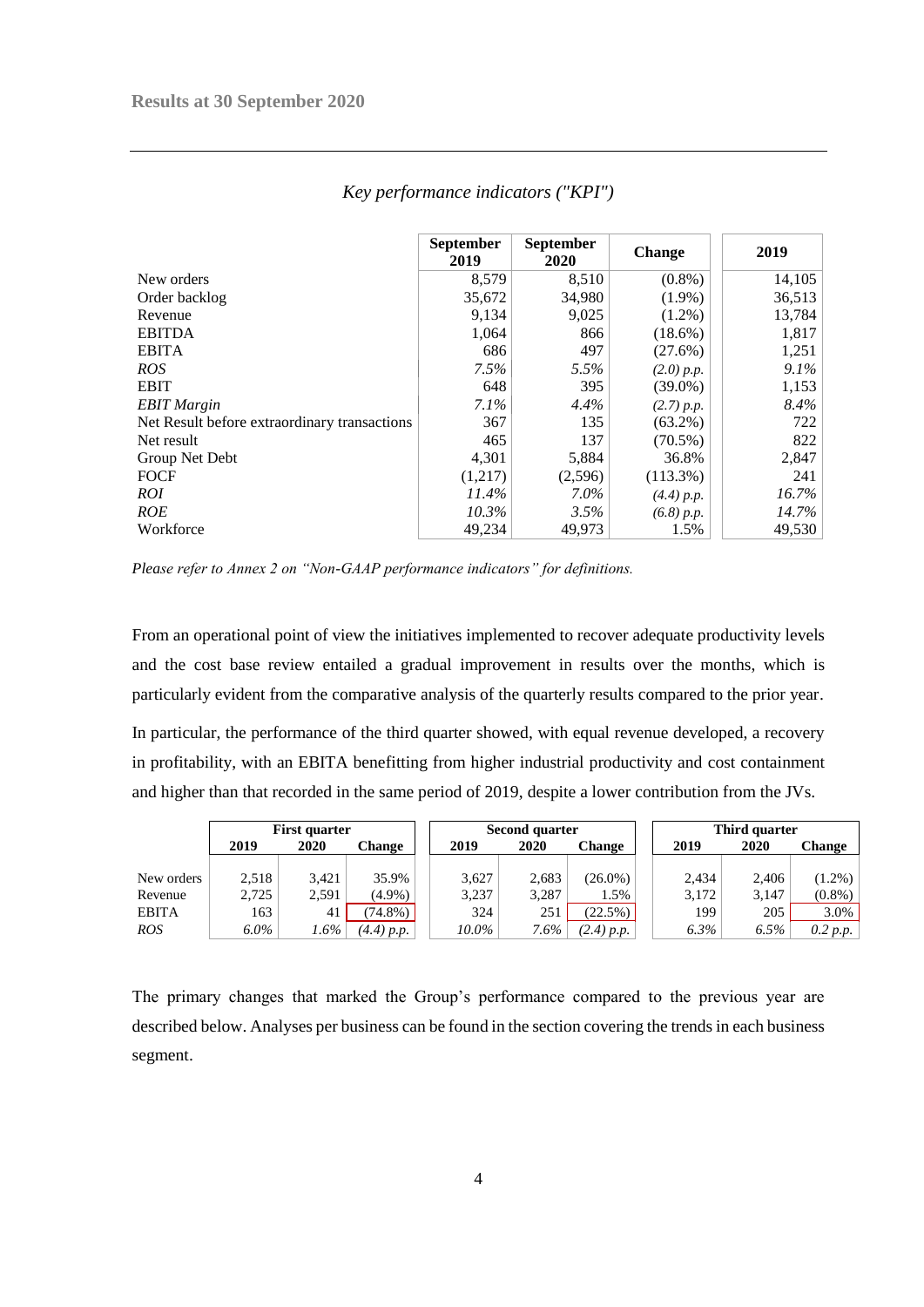|                                | <b>30 September 2019</b> |                                         |                   |                          |              |  |  |
|--------------------------------|--------------------------|-----------------------------------------|-------------------|--------------------------|--------------|--|--|
|                                | <b>New</b><br>orders     | <b>Order backlog</b><br>at 31 Dec. 2019 | <b>Revenue</b>    | <b>EBITA</b>             | <b>ROS</b>   |  |  |
| Helicopters                    | 2,234                    | 12,551                                  | 2,736             | 270                      | 9.9%         |  |  |
| Defense Electronics & Security | 4,643                    | 12,848                                  | 4,337             | 342                      | 7.9%         |  |  |
| Aeronautics                    | 2,012                    | 11,640                                  | 2,304             | 165                      | 7.2%         |  |  |
| Space                          |                          |                                         |                   | 23                       | n.a.         |  |  |
| Other activities               | 146                      | 372                                     | 326               | (114)                    | $(35.0\%)$   |  |  |
| Eliminations                   | (456)                    | (898)                                   | (569)             |                          | n.a.         |  |  |
| <b>Total</b>                   | 8,579                    | 36,513                                  | 9,134             | 686                      | 7.5%         |  |  |
|                                |                          |                                         | 30 September 2020 |                          |              |  |  |
|                                | <b>New</b><br>orders     | <b>Order backlog</b>                    | <b>Revenue</b>    | EBITA                    | <b>ROS</b>   |  |  |
| Helicopters                    | 3,154                    | 12,546                                  | 2,642             | 219                      | 8.3%         |  |  |
| Defense Electronics & Security | 4,499                    | 12,708                                  | 4,418             | 317                      | 7.2%         |  |  |
| Aeronautics                    | 1,172                    | 10,506                                  | 2,285             | 95                       | 4.2%         |  |  |
| Space                          |                          |                                         |                   | (1)                      | n.a.         |  |  |
| Other activities               | 89                       | 120                                     | 297               | (133)                    | $(44.8\%)$   |  |  |
| Eliminations                   | (404)                    | (900)                                   | (617)             | $\overline{\phantom{a}}$ | n.a.         |  |  |
| <b>Total</b>                   | 8,510                    | 34,980                                  | 9,025             | 497                      | 5.5%         |  |  |
|                                |                          |                                         | Change %          |                          |              |  |  |
|                                | <b>New</b><br>orders     | <b>Order backlog</b>                    | <b>Revenue</b>    | <b>EBITA</b>             | <b>ROS</b>   |  |  |
| Helicopters                    | 41.2%                    | 0.0%                                    | $(3.4\%)$         | $(18.9\%)$               | $(1.6)$ p.p. |  |  |
| Defense Electronics & Security | $(3.1\%)$                | $(1.1\%)$                               | 1.9%              | $(7.3\%)$                | $(0.7)$ p.p. |  |  |
| Aeronautics                    | $(41.7\%)$               | $(9.7\%)$                               | $(0.8\%)$         | $(42.4\%)$               | $(3.0)$ p.p. |  |  |
| Space                          | n.a.                     | n.a.                                    | n.a.              | $(104.3\%)$              | n.a.         |  |  |
| Other activities               | $(39.0\%)$               | $(67.7\%)$                              | $(8.9\%)$         | $(16.7\%)$               | $(9.8)$ p.p. |  |  |
| Eliminations                   | n.a.                     | n.a.                                    | n.a.              | n.a.                     | n.a.         |  |  |
| <b>Total</b>                   |                          |                                         |                   |                          | (2.0)        |  |  |
|                                | $(0.8\%)$                | $(4.2\%)$                               | $(1.2\%)$         | $(27.6\%)$               | p.p.         |  |  |

## *Commercial performance*

New orders, equal to €bil. 8.5, remained substantially in line with the first nine months of 2019. Specifically, the significant increase in the Helicopters sector (41%) was offset by a decline recorded in the *Defence Electronics & Security* and *Aeronautics* sectors, which had benefitted from major new orders during the comparative period.

The book to bill ratio is equal to about 1. The order backlog ensures a coverage in terms of equivalent production equal to about 2.5 years.

\* \* \* \* \* \* \* \*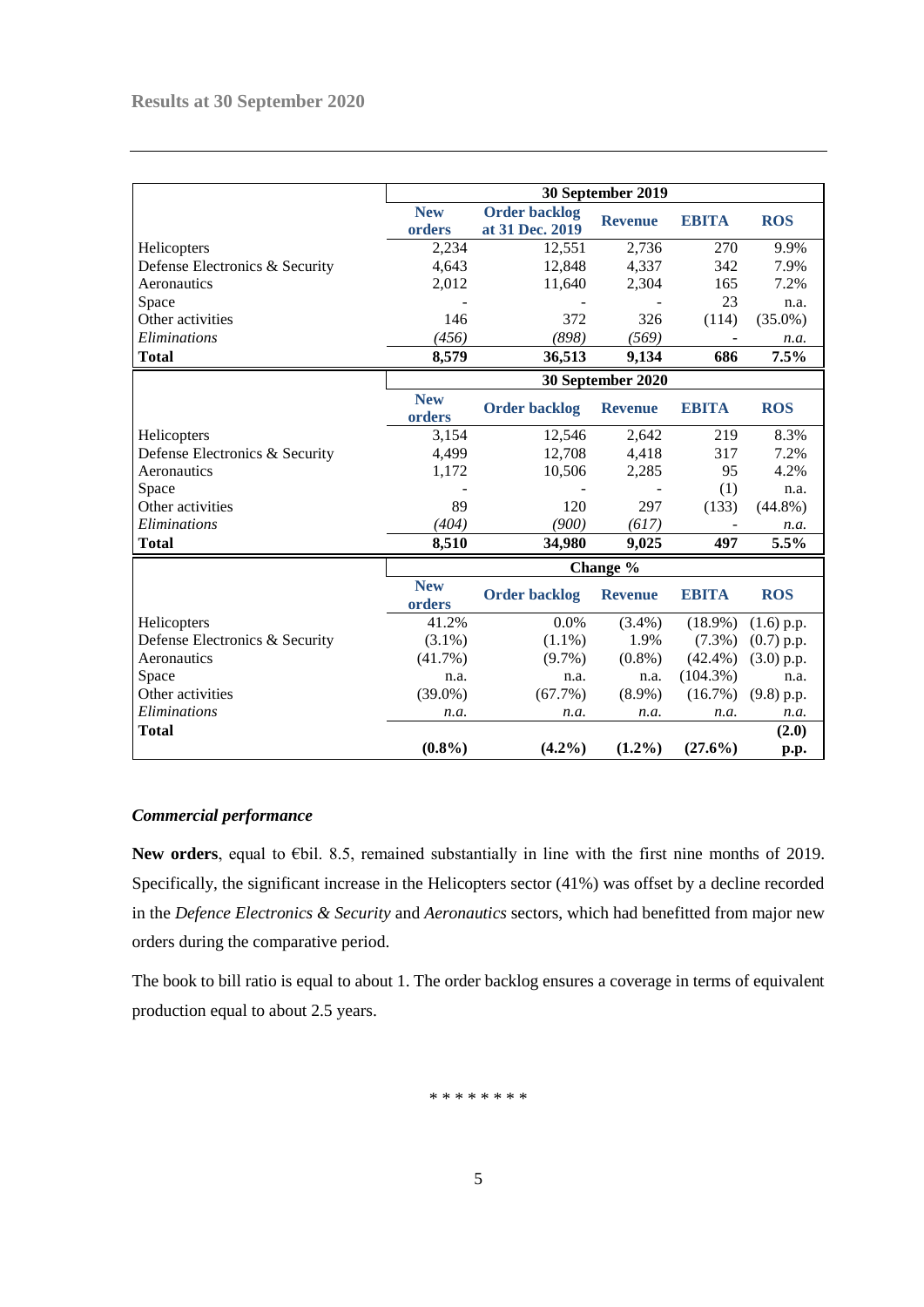#### *Business performance*.

|                                                       | For the nine months<br>ended 30 September |          | Change       | % Change   |
|-------------------------------------------------------|-------------------------------------------|----------|--------------|------------|
| $(\epsilon$ millions)                                 | 2019                                      | 2020     |              |            |
| Revenue                                               | 9,134                                     | 9,025    | (109)        | $(1.2\%)$  |
| Purchases and personnel expenses                      | (8,109)                                   | (8, 135) |              |            |
| Other net operating income/(expenses)                 | (19)                                      | 14       |              |            |
| Equity-accounted strategic JVs                        | 58                                        | (38)     |              |            |
| Amortisation, depreciation and write-offs             | (378)                                     | (369)    |              |            |
| <b>EBITA</b>                                          | 686                                       | 497      | (189)        | (27.6%)    |
| <b>ROS</b>                                            | 7.5%                                      | 5.5%     | $(2.0)$ p.p. |            |
| Non-recurring income/(expenses)                       | (7)                                       | (60)     |              |            |
| Restructuring costs                                   | (11)                                      | (21)     |              |            |
| Amortisation of intangible assets acquired as part of |                                           |          |              |            |
| business combinations                                 | (20)                                      | (21)     |              |            |
| <b>EBIT</b>                                           | 648                                       | 395      | (253)        | $(39.0\%)$ |
| <b>EBIT</b> Margin                                    | 7.1%                                      | 4.4%     | $(2.7)$ p.p. |            |
| Net financial income/(expenses)                       | (188)                                     | (207)    |              |            |
| Income taxes                                          | (93)                                      | (53)     |              |            |
| <b>Net Result before extraordinary transactions</b>   | 367                                       | 135      | (232)        | $(63.2\%)$ |
| Net result related to discontinued operations and     |                                           |          |              |            |
| extraordinary transactions                            | 98                                        | 2        |              |            |
| Net profit/(loss) for the period attributable to:     | 465                                       | 137      | (328)        | $(70.5\%)$ |
| - owners of the parent                                | 465                                       | 136      |              |            |
| - non-controlling interests                           |                                           | 1        |              |            |

**Revenues** (€bil. 9.0) remained in line with the first nine months of 2019, showing a decline in the *Helicopters* sector, mainly due to fewer deliveries attributable to the abovementioned effects of the COVID-19 pandemic, which was offset by higher volumes on the EFA Kuwait programme of *Aircraft* and at Leonardo DRS.

**EBITA** equal to €mil. 497 (with a ROS of 5.5%) showed a decrease of €mil. 189 compared to the comparative period, which was mainly due to the abovementioned effects of the COVID-19 pandemic.

**EBIT** equal to €mil. 395, showed, compared to the first nine months of 2019 (€mil. 648), a reduction of €mil. 253 (-39%), mainly due to a decrease in EBITA, the recognition of costs incurred to comply with the Government's guidelines on COVID-19, including those for the protection of workers' health and to support the Governmental bodies in managing the emergency, as well as to some external costs incurred for the impossibility of stopping the performance of ceratain specific services.

The **Net result before extraordinary transactions** (€mil. 135) was affected by a deterioration of EBITA, as well as by the higher impact of financial costs.

The **Net Result** (€mil. 137) included the effects of the space business of Vitrociset, classified among Discontinued Operations. The comparative figure benefitted from the effects of the transaction with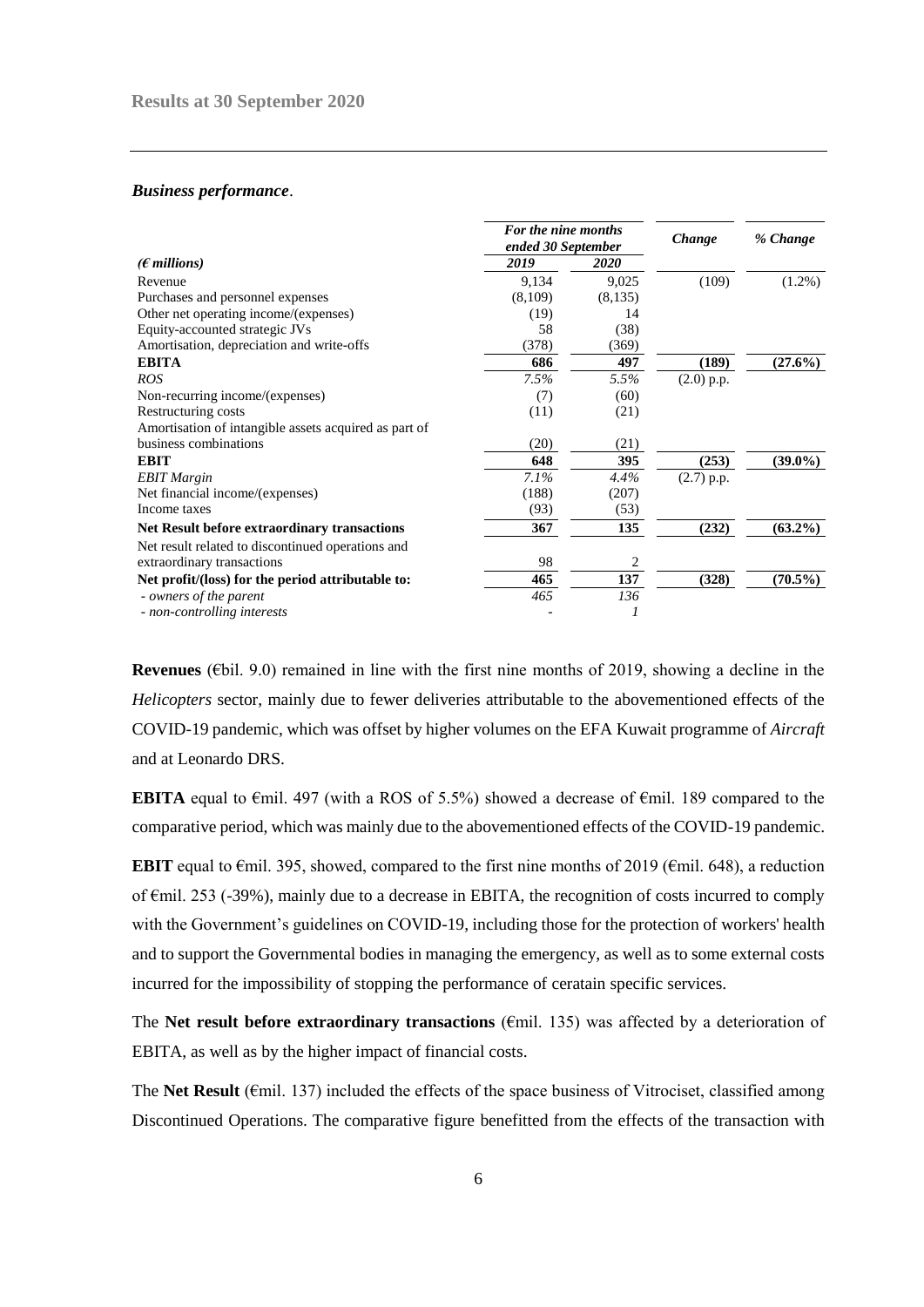Hitachi related to the guarantees given upon the sale of the transportation business of Ansaldobreda S.p.A.

\* \* \* \* \* \* \* \*

The increase in the workforce compared to 2019 reflected the consolidation of Kopter Group AG, the stabilization of workers under staff leasing contracts as well as the increase in resources supporting the growth in production volumes of certain areas, in particular at Leonardo DRS.

\* \* \* \* \* \* \*

#### *Financial performance*

|                                                           | For the nine months ended<br>30 September |          | Change  | % Change    |
|-----------------------------------------------------------|-------------------------------------------|----------|---------|-------------|
| $(\epsilon$ millions)                                     | 2019                                      | 2020     |         |             |
| Cash flows used in operating activities                   | (864)                                     | (2, 444) |         |             |
| Dividends received                                        | 134                                       | 53       |         |             |
| Cash flows from ordinary investing activities             | (487)                                     | (205)    |         |             |
| <b>Free Operating Cash Flow (FOCF)</b>                    | (1,217)                                   | (2,596)  | (1,379) | $(113.3\%)$ |
| Strategic investments                                     | (44)                                      | (200)    |         |             |
| Change in other investing activities                      | (1)                                       |          |         |             |
| Net change in loans and borrowings                        | 314                                       | 1,335    |         |             |
| Dividends paid                                            | (81)                                      | (81)     |         |             |
| Net increase (decrease) in cash and cash equivalents      | (1,029)                                   | (1,541)  |         |             |
| Cash and cash equivalents at 1 January                    | 2,049                                     | 1,962    |         |             |
| Exchange rate differences and other changes               | 10                                        | (16)     |         |             |
| Net increase in cash and cash equivalents of discontinued |                                           |          |         |             |
| operations                                                | (6)                                       |          |         |             |
| Cash and cash equivalents at 30 September                 | 1,024                                     | 405      |         |             |

**FOCF** in the first nine months of 2020 was negative for  $\epsilon$ mil. 2,596 (against a negative value of  $\epsilon$ mil. 1,217 in the comparative period). While confirming the usual interim performance characterised by significant outflows in the first part of the year, this trend was affected by the shift in the fourth quarter of the invoicing and collection milestones and machine deliveries as a result of the COVID-19 pandemic, which entailed a significant increase in working capital with a consequent cash absorption.

The **Group Net Debt**, equal to €mil. 5,884, showed an increase compared to 31 December 2019 (€mil. 2,847), mainly as a result of the negative performance of FOCF, as well as of the impact of the following main events:

- Acquisition of Kopter Group AG in April with an impact of €mil. 198 on the Net Financial Position;
- Increase in new leases for €mil. 153;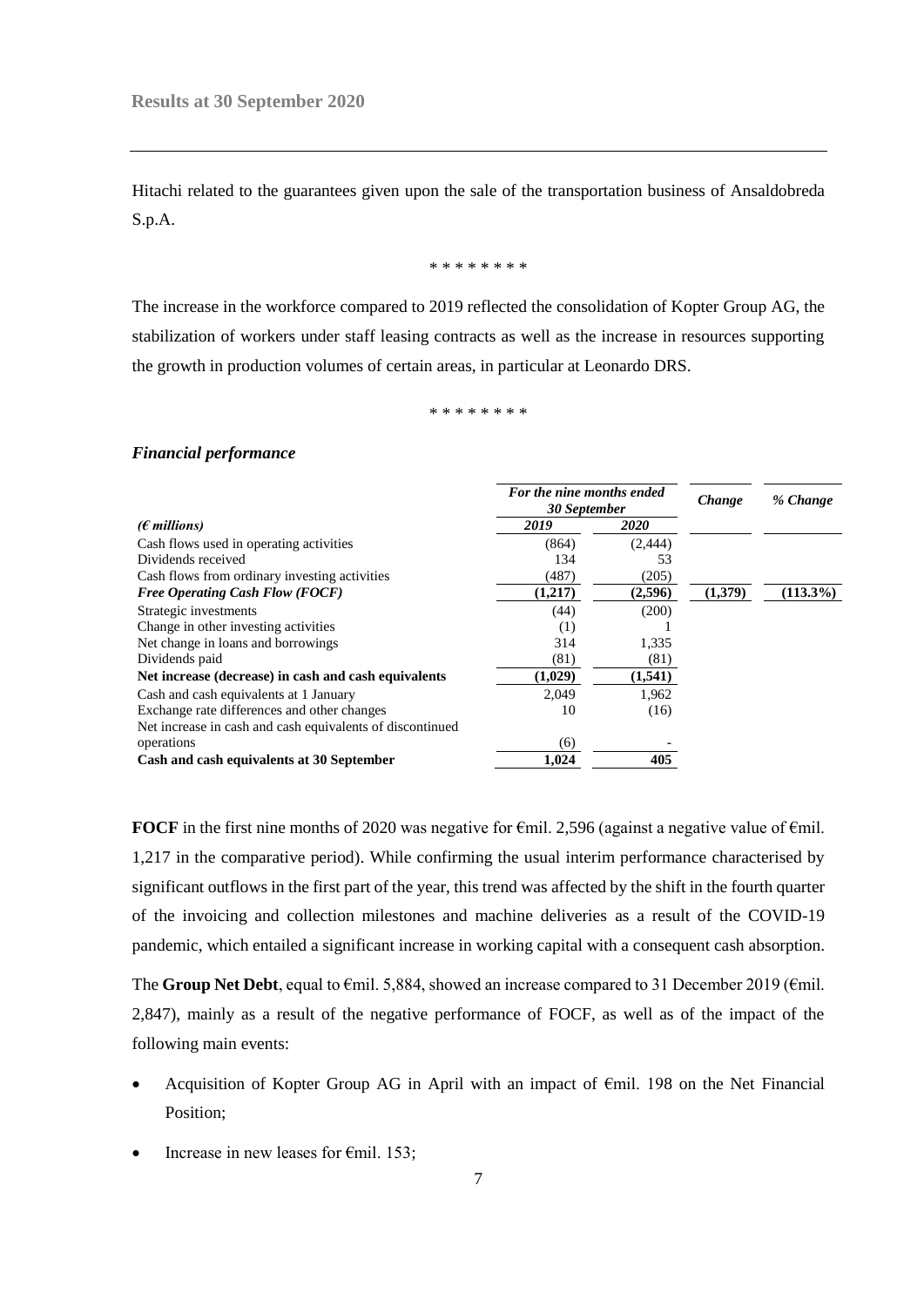- Payment of a dividend of  $\epsilon$ mil. 81 in May;
- Acquisition of an additional amount of Avio shares in June for €mil. 14.

Changes in the Group Net Debt are shown below:



**Net invested capital** showed a significant increase, compared to 31 December 2019, which was essentially attributable to the trends in **working capital** affected by the deferral of the billing milestone and deliveries discussed earlier.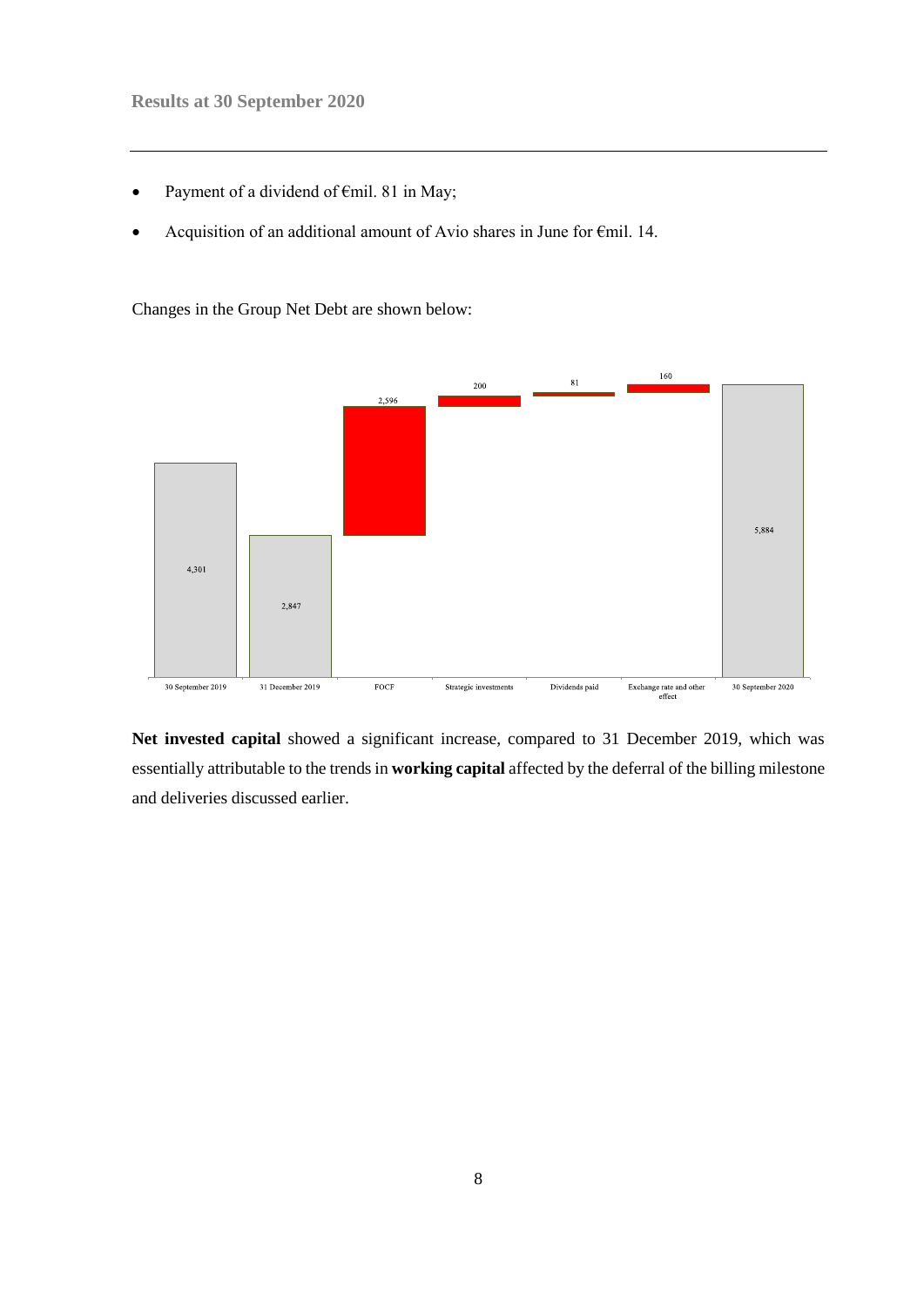|                                                  | 30 September<br>2019 | 31 December<br>2019 | 30 September<br>2020 |
|--------------------------------------------------|----------------------|---------------------|----------------------|
| $(\epsilon$ millions)                            |                      |                     |                      |
| Non-current assets                               | 12,364               | 12,336              | 12,109               |
| Non-current liabilities                          | (2,346)              | (2,243)             | (2,146)              |
| <b>Capital assets</b>                            | 10,018               | 10,093              | 9,963                |
| Inventories                                      | 1.401                | 947                 | 2,868                |
| Trade receivables                                | 3,013                | 2,995               | 2,992                |
| Trade payables                                   | (3,371)              | (3,791)             | (3,179)              |
| <b>Working capital</b>                           | 1,043                | 151                 | 2,681                |
| Provisions for short-term risks and charges      | (1,096)              | (1,164)             | (1,180)              |
| Other net current assets (liabilities)           | (784)                | (968)               | (560)                |
| Net working capital                              | (837)                | (1,981)             | 941                  |
| Net invested capital                             | 9,181                | 8,112               | 10,904               |
| Equity attributable to the Owners of the Parent  | 4,936                | 5,323               | 5,068                |
| Equity attributable to non-controlling interests | 11                   | 11                  | 11                   |
| <b>Equity</b>                                    | 4,947                | 5,334               | 5,079                |
| <b>Group Net Debt</b>                            | 4,301                | 2,847               | 5,884                |
| Net (assets)/liabilities held for sale           | (67)                 | (69)                | (59)                 |

\* \* \* \* \* \* \* \*

Below are the key performance indicators by sector:

#### **Helicopters**

The first nine months of 2020 were characterised by a positive performance in terms of sales, with a volume of new orders higher than the same period of 2019, while revenues and profitability, which were affected by the effects of the COVID-19 pandemic, decreased compared to the same period of 2019 although showing, in comparison with what recorded in the half-year, the first benefits from the actions taken to contain the effects of COVID-19.

New orders. They showed an increase compared to the first nine months of 2019 as a result of higher new orders recorded in the government sector, in particular those placed by domestic customers. Among the major acquisitions in the period were:

- the contract falling within the scope of the IMOS (Integrated Merlin Operational Support) programme for the provision of logistic support and maintenance services for the UK Ministry of Defence's fleet of AW101 Merlin helicopters;
- the orders for the Italian Army for development activities in relation to NEES (New Exploration And Escort Helicopter) programme and for the supply of fifteen AW169 helicopters and logistic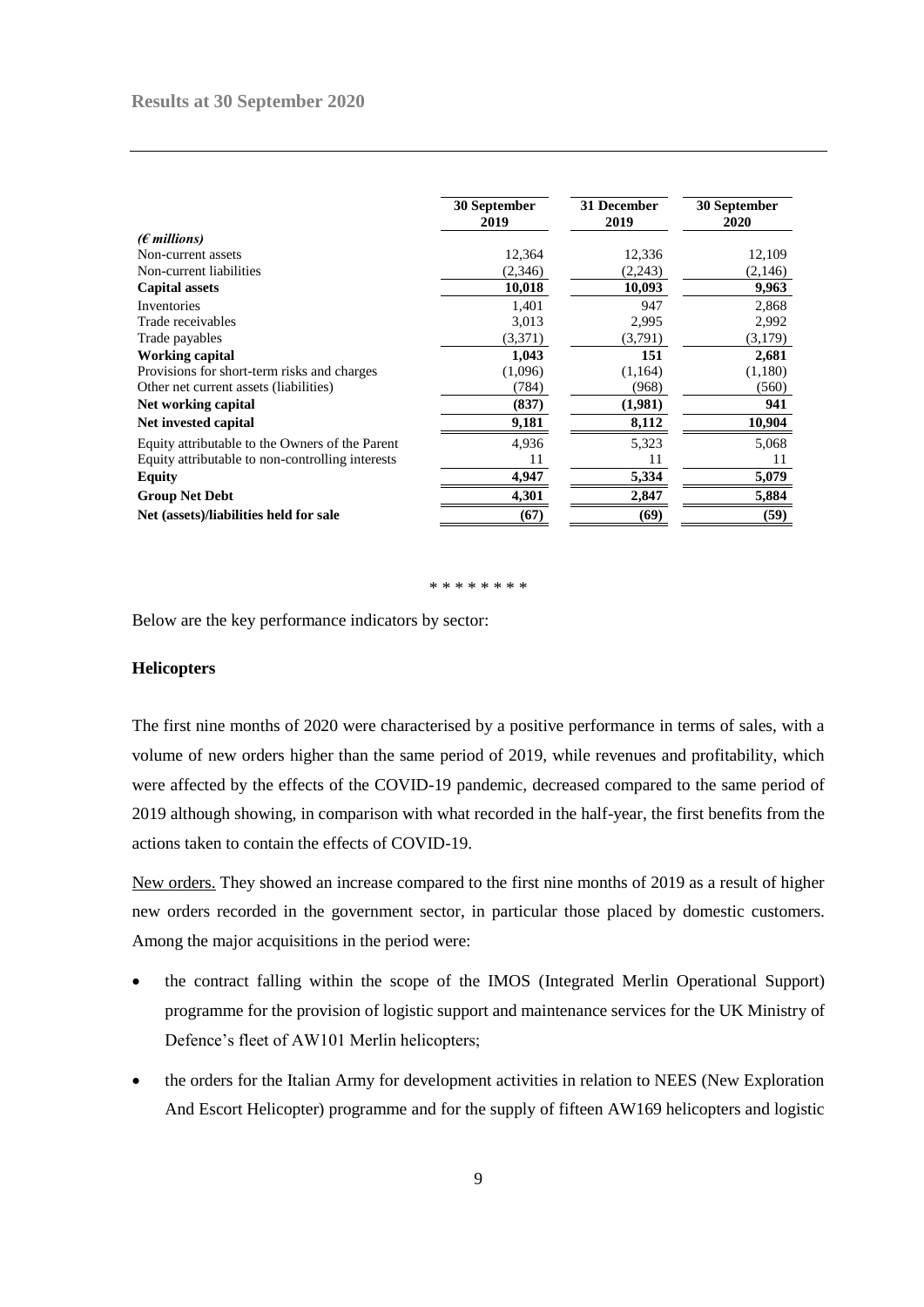support and training services falling within the scope of the LUH (Light Utility Helicopter) programme;

• the first order of thirty-two TH-73A (AW119) helicopters for the US Navy.

Revenues. They showed a decrease from the comparative period as a result of the COVID-19 pandemic, which had an adverse impact in particular on the number of deliveries made during the period, as well as of the expected reduction in the volumes on some programmes in the process of being completed. Such effects were partly offset by higher volumes for the operations on the Customer Support and Training, on the NH90 Qatar programme and on contracts within the Italian government.

EBITA. This decreased compared to the first nine months of 2019, mainly as a result of a drop in revenues and lower efficiency reported during the period, due to the COVID-19 pandemic, partly mitigated by the actions aimed at recovering productivity and curbing costs. Furthermore, it should be noted that the comparative period benefitted from a revision of the terms of the UK pension scheme.

#### **Defense Electronics & Security**

The performance of the first nine months of 2020 highlights the first benefits of the actions aimed at containing the effects of COVID-19 on the industrial productivity with a profitability that, although affected by a mix of revenues characterised by programmes under development, is recovering compared to what recorded in the first half-year.

| 30 September 2019 | <b>New orders</b> | <b>Revenue</b> | <b>EBITA</b> | <b>ROS</b>   |
|-------------------|-------------------|----------------|--------------|--------------|
| <b>DES</b> Europe | 2.660             | 2.738          | 239          | 8.7%         |
| Leonardo DRS      | 2,005             | 1,616          | 103          | 6.4%         |
| Eliminations      | (22)              | (17)           |              | n.a.         |
| <b>Total</b>      | 4.643             | 4.337          | 342          | $7.9\%$      |
| 30 September 2020 | <b>New orders</b> | <b>Revenue</b> | <b>EBITA</b> | <b>ROS</b>   |
| <b>DES</b> Europe | 2,246             | 2.731          | 216          | 7.9%         |
| Leonardo DRS      | 2,262             | 1,719          | 101          | 5.9%         |
| Eliminations      | (9)               | (32)           |              | n.a.         |
| <b>Total</b>      | 4.499             | 4.418          | 317          | $7.2\%$      |
| Change %          | <b>New orders</b> | <b>Revenue</b> | <b>EBITA</b> | <b>ROS</b>   |
| <b>DES</b> Europe | $(15.6\%)$        | $(0.3\%)$      | $(9.6\%)$    | $(0.8)$ p.p. |
| Leonardo DRS      | 12.8%             | 6.4%           | $(1.9\%)$    | $(0.5)$ p.p. |
| Eliminations      | n.a.              | n.a.           | n.a.         | n.a.         |
| <b>Total</b>      | $(3.1\%)$         | $1.9\%$        | $(7.3\%)$    | $(0.7)$ p.p. |

Below is a breakdown of the Key Performance Indicators of the sector:

*Average €/USD exchange rate: 1.12412 (first nine months of 2020) and 1.12371 (first nine months of 2019)*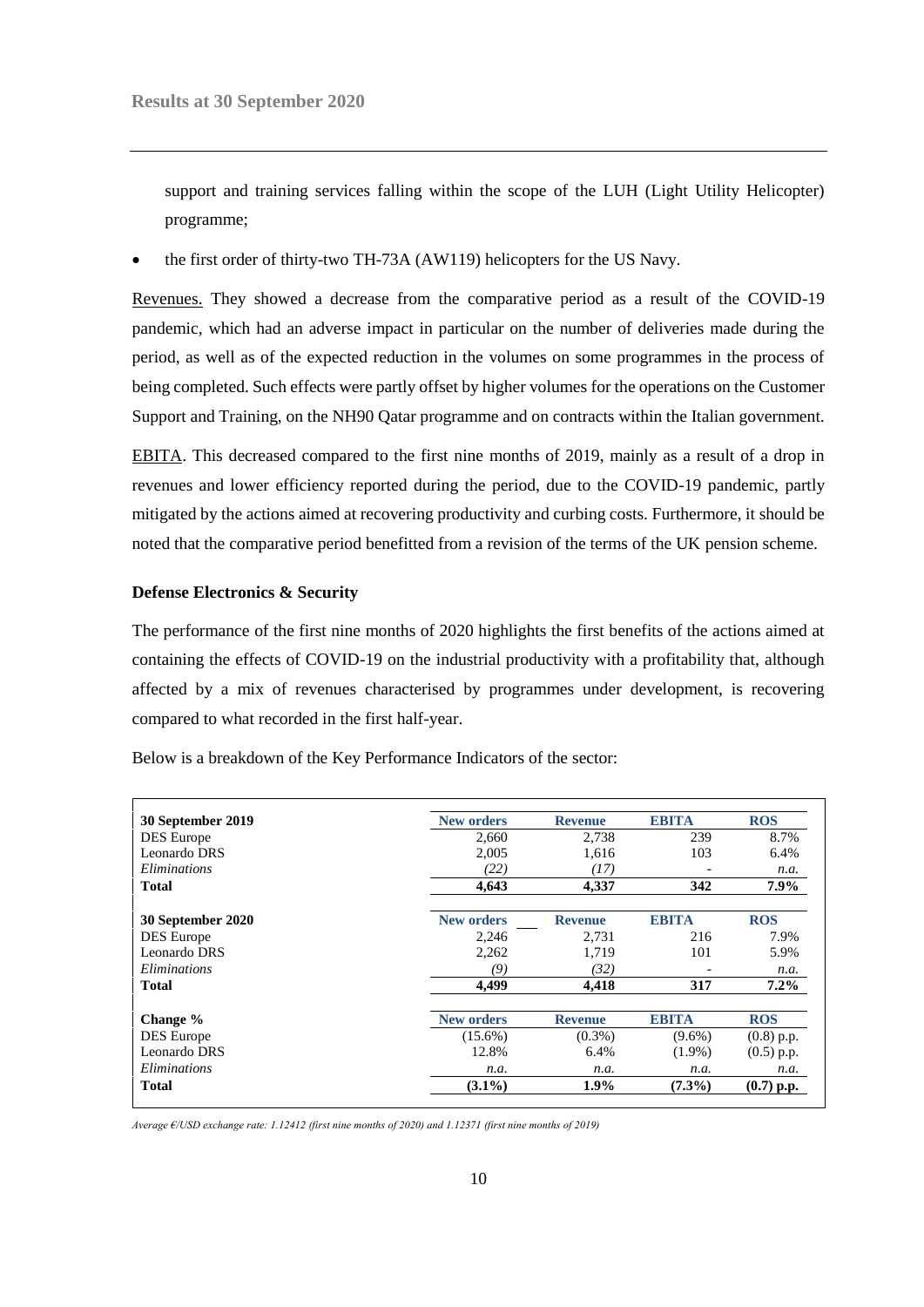New Orders: The growth of Leonardo DRS offset solely in part the drop in the European component compared to the same period of 2019, which had been characterised by major orders gained in the naval sector and in the *Airborne Systems* sector in the United Kingdom. Among the main orders in the period, note for Leonardo DRS the additional orders for the production of new generation US Army mission command computing systems named Mounted Family of Computer Systems (MFoCS) for mission commands for the US Army and the order for the provision of equipment, panels and propulsion controls for the CVN 80 and CVN 81 vessels for the USA Navy confirming the good sales performance recorded in the same period of the previous year. As regards the Electronics segment in Europe, note the order for the supply of four Vulcan systems for Dutch Navy frigates, the order for the development of next generation radars (Active Electronically Scanned Array (AESA) radar) for the Eurofighter Typhoon of the Royal Air Force and the order for operations within the scope of the IMOS (Integrated Merlin Operational Support) contract for logistic support and maintenance services for the fleet of AW101 Merlin helicopters in the United Kingdom. As regards the Automation business, note the order for the supply of a Baggage Handling System (BHS) for the international airport of Frankfurt.

Revenues. These increased compared to the first nine months of 2019 as a result of higher volumes recorded by Leonardo DRS, mainly for activities relating to the upgrade of equipment provided to the US Army. The European component remained substantially in line with 2019, with a reduction in the growth expected in production volumes due to the slowdown caused by the COVID-19 pandemic.

EBITA. This showed a decrease compared to the first nine months of 2019, mainly as a result of a mix of revenues characterised by programmes being developed on which renewal of the portfolio of offers depends (naval and avionic sensors, integrated systems, cyber), as well as by higher costs recorded in the period in certain programmes of the Automation business, whose airport segment starts to be affected by the market crisis. The effects of COVID-19 were mitigated by the actions aimed at recovering productivity and curbing costs.

The key performance indicators of Leonardo DRS are provided below in US dollars:

|                             | New orders | <b>Revenue</b> | <b>ERITA</b> | <b>ROS</b> |
|-----------------------------|------------|----------------|--------------|------------|
| DRS (\$mil.) September 2019 | 2.253      | 1.816          | .16          | 6.4%       |
| DRS (\$mil.) September 2020 | 2.543      | 1.932          | 114          | 5.9%       |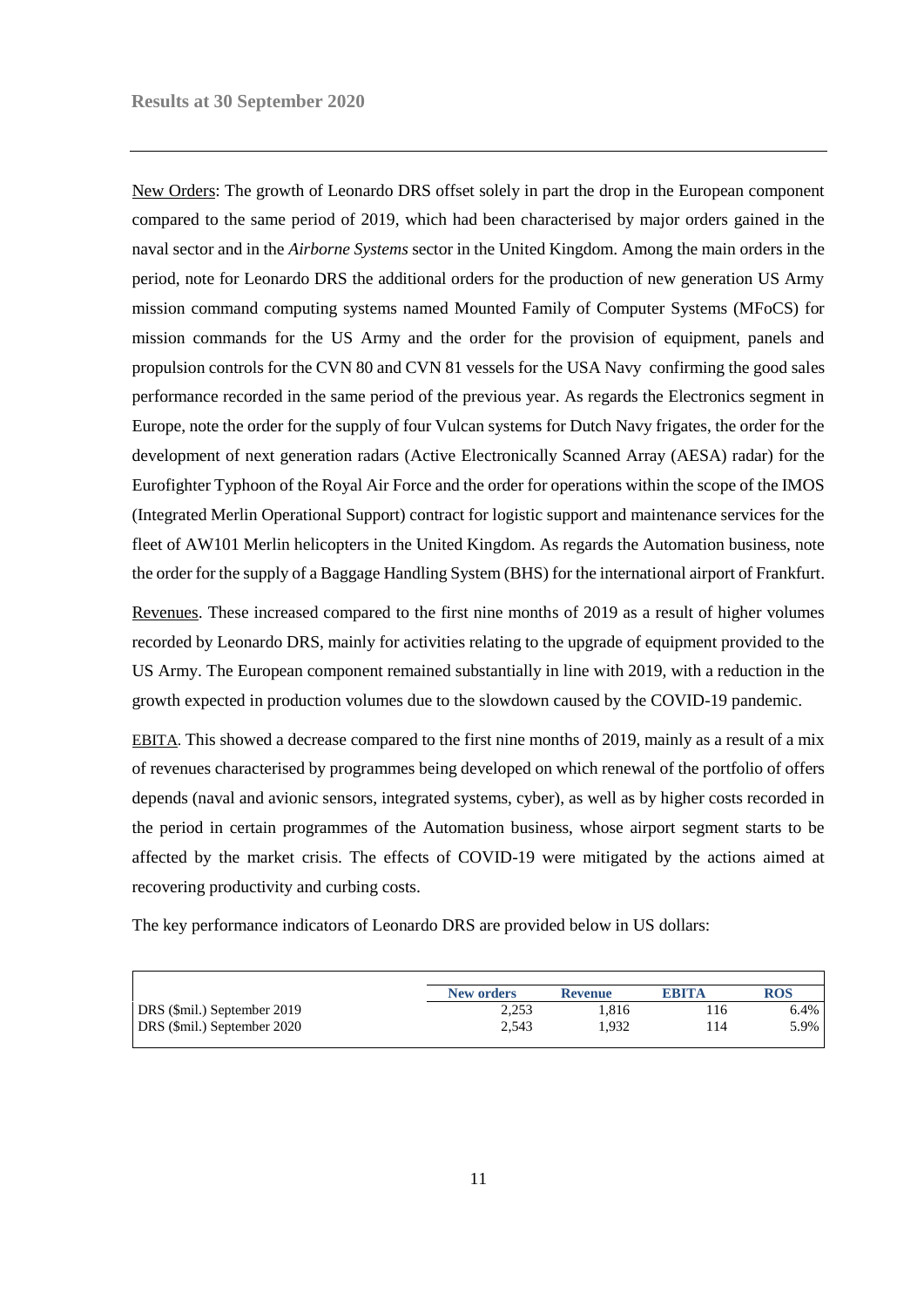#### **Aeronautics**

During the first nine months of 2020 the Sector continued to be significantly affected by the effects of the COVID-19 pandemic, which conditioned in particular the industrial performance of the *Aerostructures* and the GIE-ATR capability to make the expected deliveries.

From a production point of view:

- For military programmes of the *Aircraft* Division there was the delivery of 27 wings to Lockheed Martin for the F-35 programme (28 in the first nine months of 2019);
- For the *Aerostructures* Division 90 deliveries were made for fuselage sections and 58 stabilisers for the B787 programme (123 fuselage sections and 62 stabilisers delivered in the first nine months of 2019), and 19 fuselages for the ATR programme (51 delivered in the first nine months of last year).

| 30 September 2019 | <b>New orders</b> | <b>Revenue</b> | <b>EBITA</b> | <b>ROS</b>   |
|-------------------|-------------------|----------------|--------------|--------------|
| Aircrafts         | 1,521             | 1,502          | 188          | 12.5%        |
| Aerostructures    | 535               | 846            | (27)         | $(3.2\%)$    |
| <b>GIE ATR</b>    |                   |                | 4            | n.a.         |
| Eliminations      | (44)              | (44)           |              | n.a.         |
| <b>Total</b>      | 2,012             | 2,304          | 165          | $7.2\%$      |
| 30 September 2020 | <b>New orders</b> | <b>Revenue</b> | <b>EBITA</b> | <b>ROS</b>   |
| Aircrafts         | 772               | 1,704          | 204          | 12.0%        |
| Aerostructures    | 449               | 630            | (47)         | $(7.5\%)$    |
| <b>GIE ATR</b>    |                   |                | (62)         | n.a.         |
| Eliminations      | (49)              | (49)           |              | n.a.         |
| <b>Total</b>      | 1,172             | 2,285          | 95           | $4.2\%$      |
| Change %          | <b>New orders</b> | <b>Revenue</b> | <b>EBITA</b> | <b>ROS</b>   |
| Aircrafts         | $(49.2\%)$        | 13.4%          | 8.5%         | $(0.5)$ p.p. |
| Aerostructures    | $(16.1\%)$        | $(25.5\%)$     | $(74.1\%)$   | $(4.3)$ p.p. |
| <b>GIE ATR</b>    | n.a.              | n.a.           | $(1650.0\%)$ | n.a.         |
| Eliminations      | n.a.              | n.a.           | n.a.         | n.a.         |
| <b>Total</b>      | $(41.7\%)$        | $(0.8\%)$      | $(42.4\%)$   | $(3.0)$ p.p. |

Below is the breakdown of Key Performance Indicators for the sector:

New Orders**.** They showed a decrease compared to the first nine months of 2019 in both Divisions:

 The *Aircraft* Division in the comparative period benefitted from significant new orders for the provision of 6 M-346 aircraft to a foreign customer and further 13 M-345 aircraft to the Italian Air Force. Among the major orders gained in 2020 we highlight the orders received from Lockheed Martin for the F-35 programme and those for logistic support to the C27J and EFA aircraft of the Italian Air Force;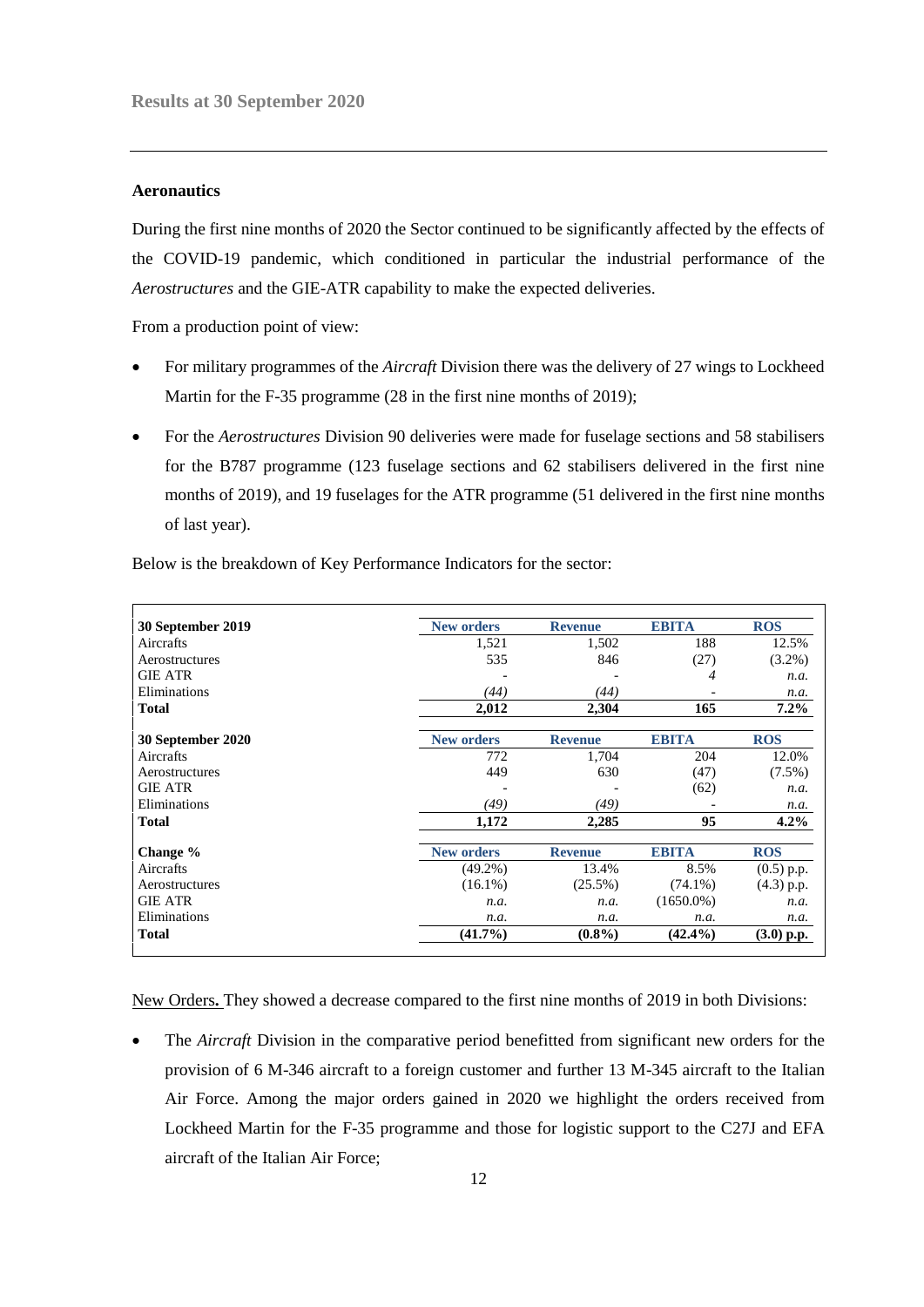The *Aerostructures* Division was affected by lower requests by the GIE consortium for the ATR programme (19 aircraft in 2020 compared to 51 in 2019). Among the major orders gained in the period we highlight the orders related to the Boeing B787 programme and the fuselage production from ATR.

Revenues. The business volumes of both Divisions were affected by the slowdown in production as a result of the COVID-19 pandemic, reported in particular in March and April:

- In the *Aircraft* Division revenues were higher compared to the first nine months of 2019 since the higher volumes associated with the ramp-up of production on the EFA-Kuwait programme more than offset the slowdown mentioned above caused by COVID-19;
- the *Aerostructures* Division was affected by the decrease in the production rates for the B787 and ATR programmes.

#### EBITA*:*

- For the *Aircraft* Division, the ramp-up of production on the EFA-Kuwait programme and the actions for the recovery of productivity and cost containment more than offset the slowdown caused by COVID-19;
- For the *Aerostructures* Division, the effects of COVID-19 on the activity volumes and on the manufacturing efficiency were solely partially offset by the actions taken to curb costs and the gain associated with the agreement with Airbus concerning the stop of work of the A380 aircraft;
- The GIE-ATR consortium was affected by lower deliveries in the period (1 delivery in the period compared to 29 deliveries in the comparative period) recording a marked worsening of results compared to 2019.

#### **Space**

The lower result was attributable to the manufacturing segment which recorded, compared to the same period of 2019, a decline in the volume of activities, for both telecommunication and earth observation satellites, and a deterioration in profitability, which was affected by the effects of the COVID-19 pandemic, as well as by higher costs on telecommunications programmes. The result of the segment of satellite services remained substantially in line with 2019.

\* \* \* \* \* \* \* \*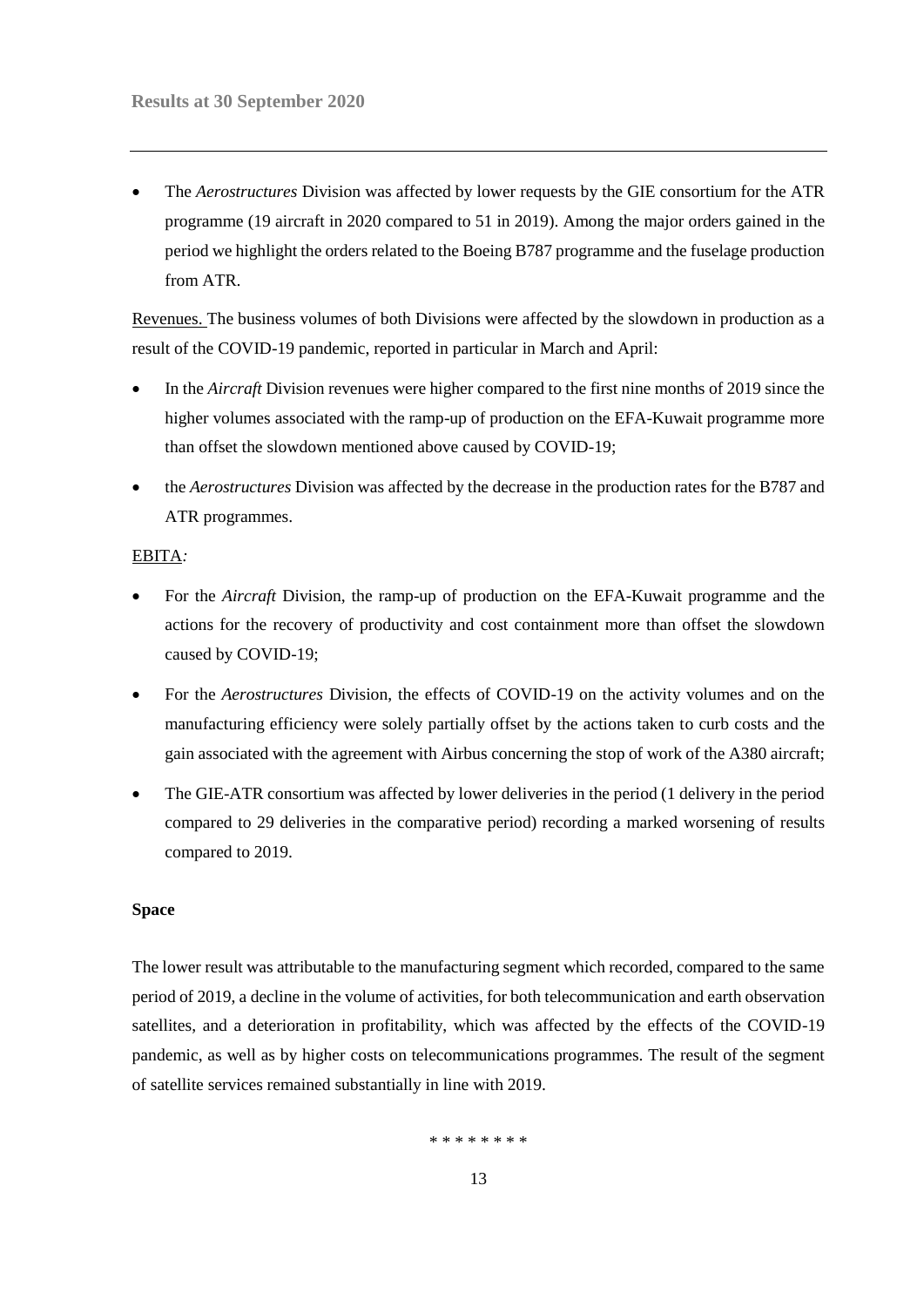## <span id="page-13-0"></span>*Guidance 2020*

As highlighted in the Half-year financial report, the Group's performance is being impacted by the COVID-19 pandemic that is affecting the economic outlook and creating high uncertainty in global markets.

In this context, at half year results in July, Leonardo provided the estimates for FY20 financials set out below, in the absence of further worsening of the pandemic and of consequent additional restrictions:

|                               | <b>FY 2019</b> | <b>Outlook 2020</b> <sup>(*)</sup> |
|-------------------------------|----------------|------------------------------------|
| Orders $(\in$ bln.)           | 14,105         | $12.5 - 13.5$                      |
| Revenues ( $\in$ bln.)        | 13,784         | $13.2 - 14.0$                      |
| EBITA $(\epsilon$ mil.)       | 1.251          | $900 - 950$                        |
| FOCF $(\epsilon \text{mil.})$ | 241            | heading to neutral                 |
| Group Net Debt ( $\in$ bln.)  | 2,847          | ca. $3,3^{(*)}$                    |

(\*) Assuming a  $\varepsilon$  / USD exchange rate of 1.15 and  $\varepsilon$  / GBP of 0.88.

(\*\*) Includes an additional IFRS 16 effect (approximately  $\epsilon$ 0.1bn), the acquisition of Kopter (approximately  $\epsilon$ 0.2bn) and dividend payment

The results of the first nine months confirm the resilience of the Leonardo business, reflecting a solid Order Backlog, the performance of our military/governmental business and the ability of our group to react promptly to this new scenario.

We are closely monitoring the recent developments of the pandemic at a global and national level and continuing to assess potential further impacts, with particular focus on the civil aeronautics sector.

In the absence of further worsening of the pandemic and of consequent additional restrictions which may compromise operations of Leonardo and of its stakeholders:

- the level of New Orders and Revenues continues to track in line with expectations for the full year, despite slowdowns in the finalisation of some export commercial campaigns due to COVID-19. This reflects solid demand for the Group's products from domestic and international customers and strengthens our confidence in the medium-long term opportunities for the business;
- the actions implemented to ensure a progressive recovery of productivity levels are bringing good results, with clear signs of recovery in the third quarter. Together with savings from cost reduction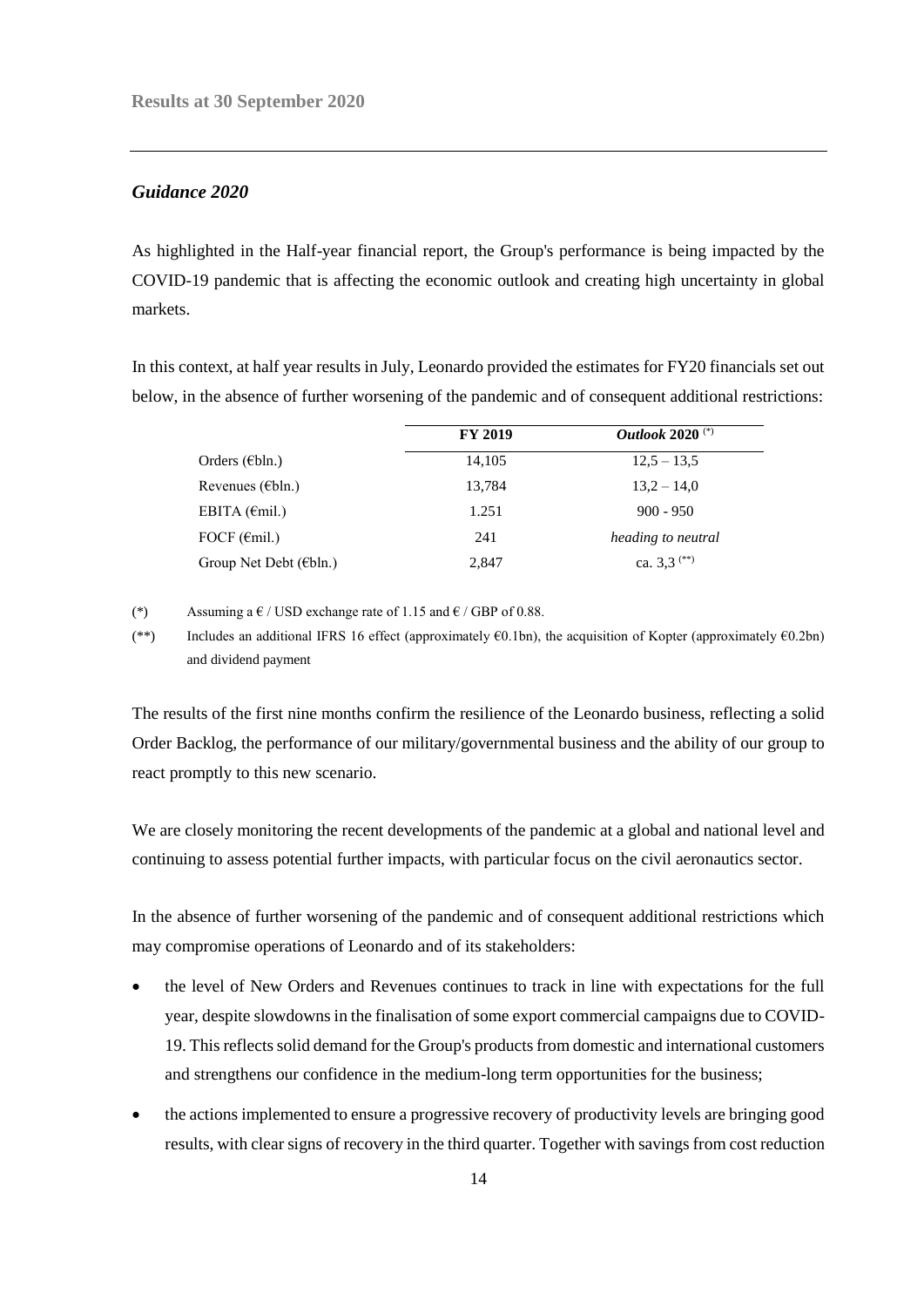actions, this supports the delivery of EBITA expected for the full year and helps to mitigate the risks related to the performance of Joint Ventures and civil business, based on deliveries in the the fourth quarter;

• the Group has detailed actions in place to deliver FOCF for the full year that reflects an exceptionally high concentration of activities and cash-ins in the last 2 months of the year and the current level of COVID-19 related restrictions.

The Group confirms its solid core business fundamentals for the medium-long term, based on:

- Significant backlog of  $\epsilon$  35 billion
- Balanced military/governmental, civil and Customer Support and Training business mix
- Defence and Security market growth confirmed
- Strong relationships with domestic customers and position in key international programmes
- Investments in innovation aimed at leveraging core competencies and products to expand business opportunities
- Leadership position in key market segments of Helicopters, Defence Electronics and Aircraft recognised in export markets

\* \* \* \* \* \* \* \*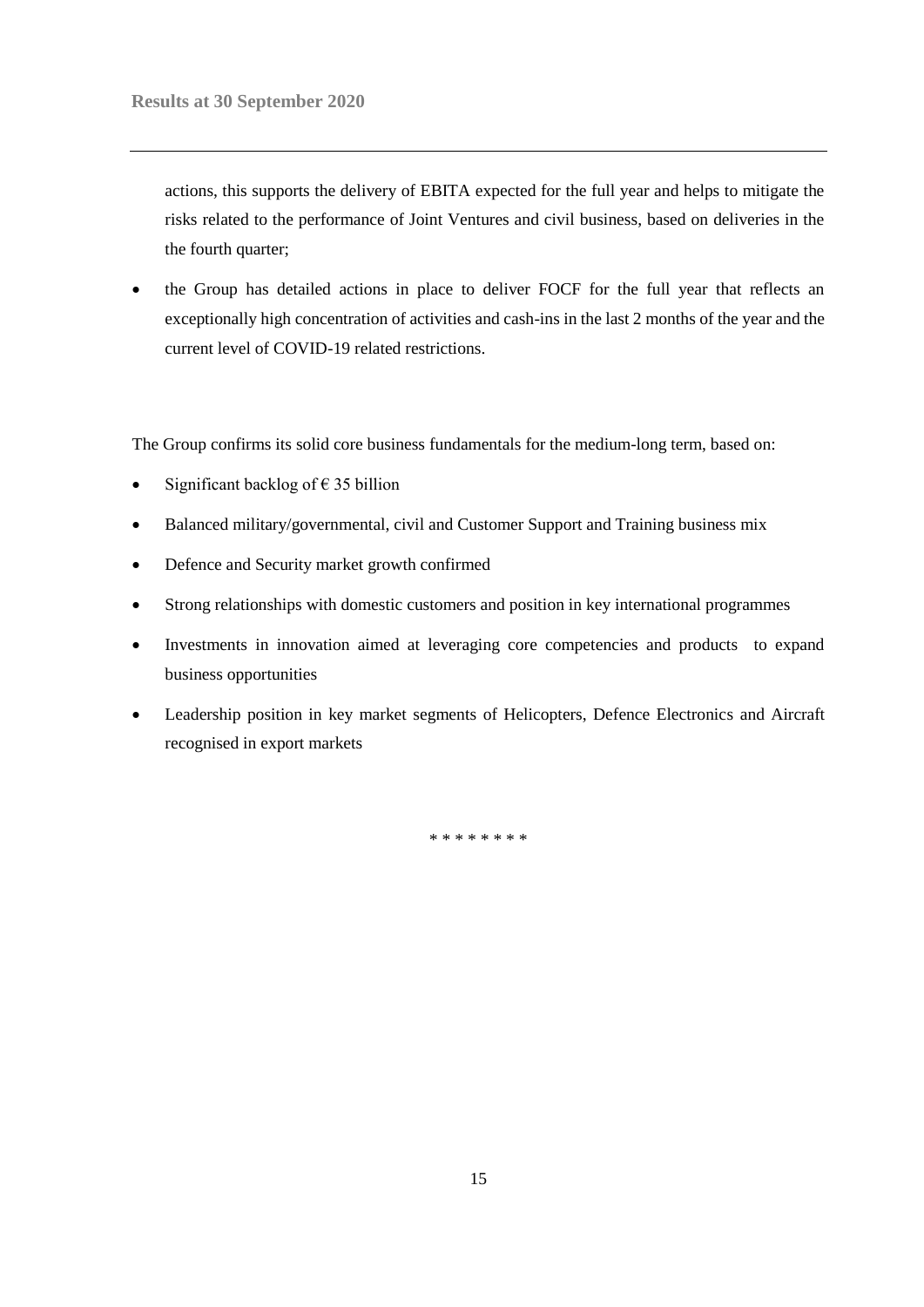# <span id="page-15-0"></span>**Main transactions of the first nine months of 2020 significant events occurred after the period-end**

### *Industrial transactions*:

- *Merger of Sistemi Dinamici S.p.A. by incorporation into Leonardo S.p.a..* On 1 January 2020 the merger of Sistemi Dinamici S.p.A. by incorporation into Leonardo S.p.a. became effective, which had been approved by the Board of Directors' meeting held on 27 June 2019;
- *Acquisition of Kopter Group AG (Kopter).* On 28 January 2020 Leonardo signed a contract with Lynwood (Schweiz) AG to acquire 100% of the Swiss helicopter company Kopter. SH09, the new single engine helicopter that is being currently developed by Kopter, fits into the product portfolio of Leonardo, offering opportunities for future technological developments. The Swiss company's competencies will boost the development of new technologies, mission capabilities and hybrid/electrical propulsion solutions. This acquisition replaces the investment aimed at the development of a new single engine helicopter already included in the Plan. Kopter will act as an autonomous legal entity and competence centre within the Leonardo *Helicopters* Division working in close coordination with it. The transaction was completed on 8 April 2020 and entailed an outlay of €mil. 185 (with an impact on the net financial position equal to €mil. 198). The analyses carried out after the outbreak of the pandemic confirm the validity of the Business Case;
- *Memorandum of agreement with Codemar***.** On 12 February 2020 Leonardo (through its subsidiary Leonardo International) and Codemar (Companhia de Desenvolvimento de Maricá) created a new joint venture, named *Leonardo&Codemar SA*, which will operate as the main partner of the Maricá municipality for the development of proposals about urban security, resilience, management of critical infrastructures and helicopter services, which will constitute an important lever for its economic and sustainable development;
- *Acquisition of Precision Aviation Services*. On 20 December 2019 Leonardo signed the contract for the acquisition of Precision Aviation Services (PAS) with the objective of strengthening its local service capacity and, therefore, improving support to Leonardo's fleet operating in the Sub-Saharan Africa region (in particular South Africa), which relies on about 120 aircraft. The closing of the transaction took place on 30 April 2020 and entailed an outlay of about  $\epsilon$ mil. 2;
- *Increasing our investment in Avio and further strengthening our position in the Space Sector.* On 15 June 2020 Leonardo announced the conclusion of the transactions aimed at acquiring 988,475 shares of Avio. Following the aforesaid transactions, which were completed on 29 May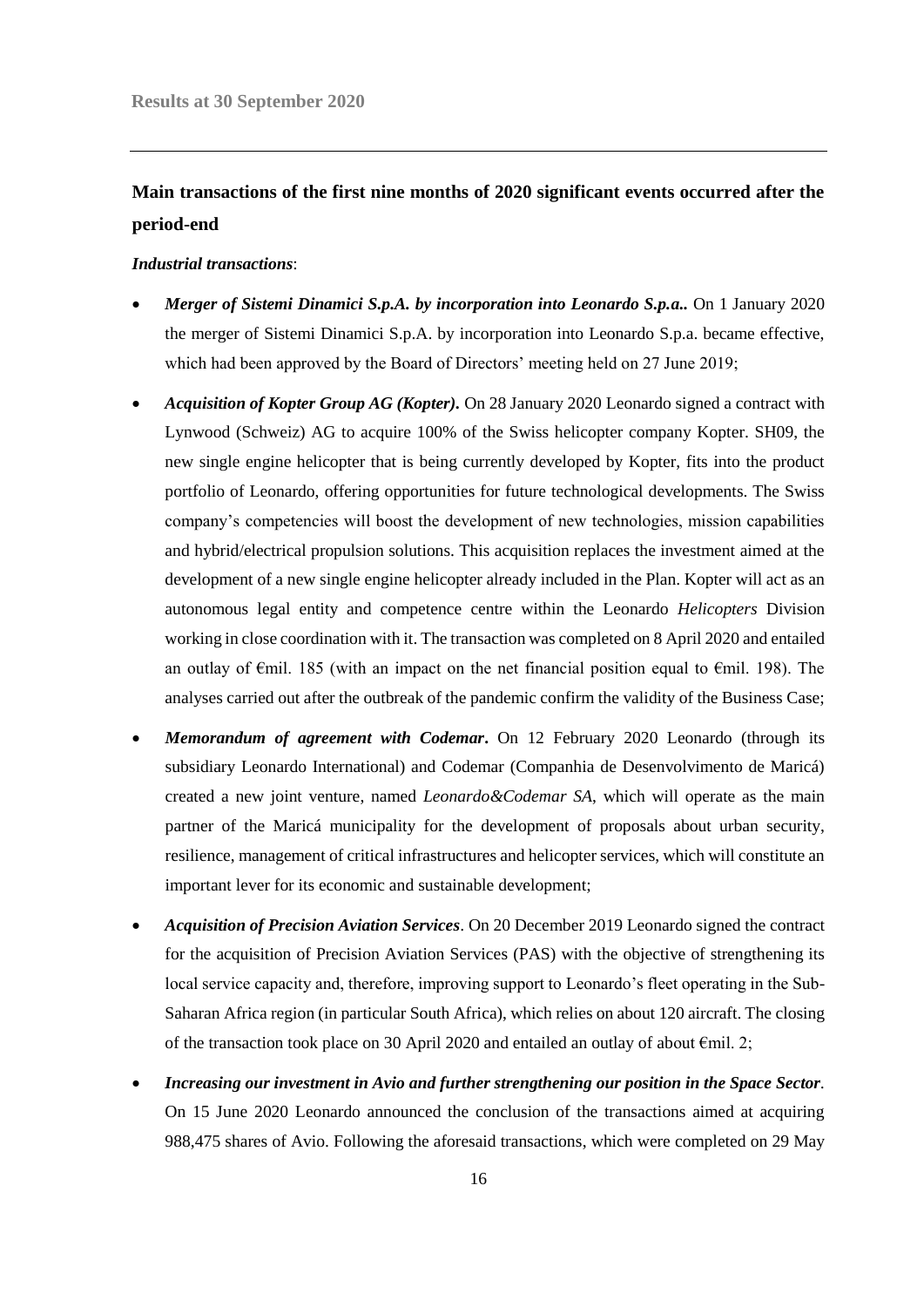2020 with an outlay of €mil. 14, Leonardo's investment increased by 3.75% and is currently equal to 29.63% of the share capital of Avio.

*Financial transactions.* Leonardo completed major transactions on the capital market during the first nine months of 2020.

Specifically, on 29 January 2020 Leonardo signed a loan agreement with Cassa Depositi e Prestiti (CDP) amounting to  $\epsilon$ mil. 100, which was entirely used in February, to support investments in R&D and innovation. The 6-year loan with a six-month Euribor rate  $+118$  bps and zero floor on the final rate is aimed at co-financing some investment projects envisaged in the Industrial Plan, which have already been 50% financed by the European Investment Bank (EIB).

In May 2020, due to the COVID-19 health emergency and the consequent need to strengthen its liquidity position, Leonardo signed agreements with a pool of international banks for two new credit facilities for a total of  $\epsilon$ mil. 2,000 with maturities of up to 24 months. These facilities, which did not provide for financial covenants, were entered into by using different technical methods: the first one was a Revolving Credit Facility (for €mil. 1,250), while the second one was a Term Loan (for €mil. 750). The latter facility provided, among other things, for a cancellation obligation in the event that Leonardo issued bonds during the term of the facility for an amount equal to the cash-in from the new issues. In this regard, it should be noted that on 1 July 2020, Leonardo placed, on the Euromarket, new bonds listed on the Luxembourg Stock Exchange with a 5.5-year maturity for a nominal amount of €mil. 500, with an annual coupon of 2.375%. The transaction, which was carried out as part of the EMTN (Euro Medium Term Notes) programme that was renewed in May 2020, fell within the scope of the financial strategy of the Company, which decided to take advantage of the particularly favourable market conditions to meet its refinancing needs, extend the average term of debt and reduce its average cost. The issue was reserved exclusively for Italian and international institutional investors.

At 30 September 2020 Leonardo relied, to meet the financing needs for ordinary Group activities, on credit facilities for a total of about €mil. 3,900, which were made up as follows: a Revolving Credit Facility for €mil. 1,800 (used for €mil. 800 at 30 September), new credit lines totalling about €mil. 1,500 (entirely unused at 30 September) and additional unconfirmed short-term cash lines of credit for €mil. 599 (used for €mil. 162 at 30 September). Furthermore, revocable short-term credit lines in dollars were available to subsidiary Leonardo US Holding, which were fully guaranteed by Leonardo S.p.a., for a total value of €mil. 240 (used for €mil. 34 at 30 September). Finally, Leonardo had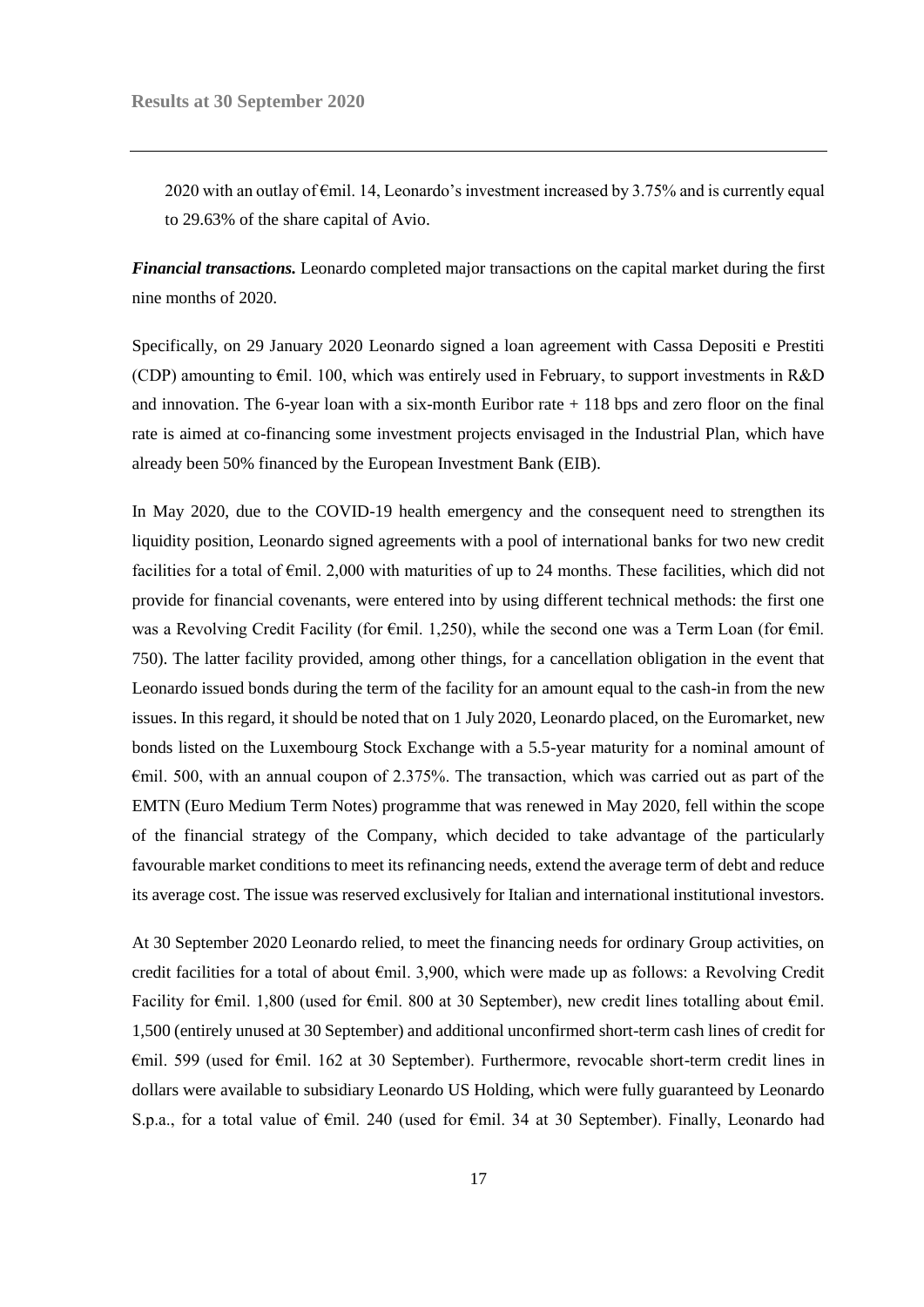unconfirmed unsecured lines of credit for a total of  $\epsilon$ mil. 10,732, of which an amount of  $\epsilon$ mil. 3,689 available at 30 September 2020.

Leonardo is the issuer of all the bonds in Euro placed on the market within the EMTN programme, and also acts as a guarantor for the bond issues launched by Leonardo US Holding Inc. in the US market. The Group's issues are governed by regulations laying down standard legal clauses for this type of transactions carried out by corporate entities in institutional markets, which do not require any commitment with respect to specific financial covenants, while they include, among others, negative pledge and cross default clauses. According to negative pledge clauses, the Group's issuers, Leonardo and their Material Subsidiaries (i.e. entities in which Leonardo holds more than 50% of the capital and whose gross revenues and total assets account for at least 10% of consolidated gross revenues and total assets) are specifically prohibited from creating collaterals or any other encumbrance as security for their debt comprised of bonds or financial instruments that are either listed or capable of being listed, unless these guarantees are extended to all the bondholders. This prohibition shall not apply to securitisation transactions and, with effect from July 2006, to any set of assets intended for specific businesses pursuant to Articles 2447*-bis* and ff. of the Italian Civil Code. On the contrary, cross default clauses grant the bondholders the right to request early repayment of bonds in their possession upon the occurrence of an event of default on the part of the Group's issuers and/or Leonardo and/or any of their Material Subsidiaries, the result of which would be their failure to make payments above the established limits.

Financial covenants are also included in the Revolving Credit Facility line of credit described above, for a total of  $\epsilon$ mil. 1,800, which provide for compliance by Leonardo with two financial ratios (a Group Net Debt, excluding payables to the joint ventures MBDA and Thales Alenia Space and lease liabilities/EBITDA including amortisation of the rights of use of not more than 3.75 and an EBITDA including amortisation of the rights of use/Net interest ratio of not less than 3.25), which are tested on an annual basis on year-end consolidated data and which had been complied with in full at 31 December 2019. In accordance with the contract provisions that provided for this option, these covenants were also extended to the EIB loans, outstanding for a total of  $\epsilon$ mil. 393, as well as to the Term Loan of €mil. 500 and to some loans granted by US banks in favour of DRS in previous years.

Outstanding bond issues are given a medium/long-term financial credit rating by the three international rating agencies: Moody's Investors Service (Moody's), Standard & Poor's and Fitch. In view of the possibility that Leonardo's results of operations and financial position could be put under pressure as a result of the COVID-19 epidemic, in April 2020 Standard&Poor's revised Leonardo's outlook from positive to stable; subsequently, Fitch also revised its outlook from stable to negative in May. At the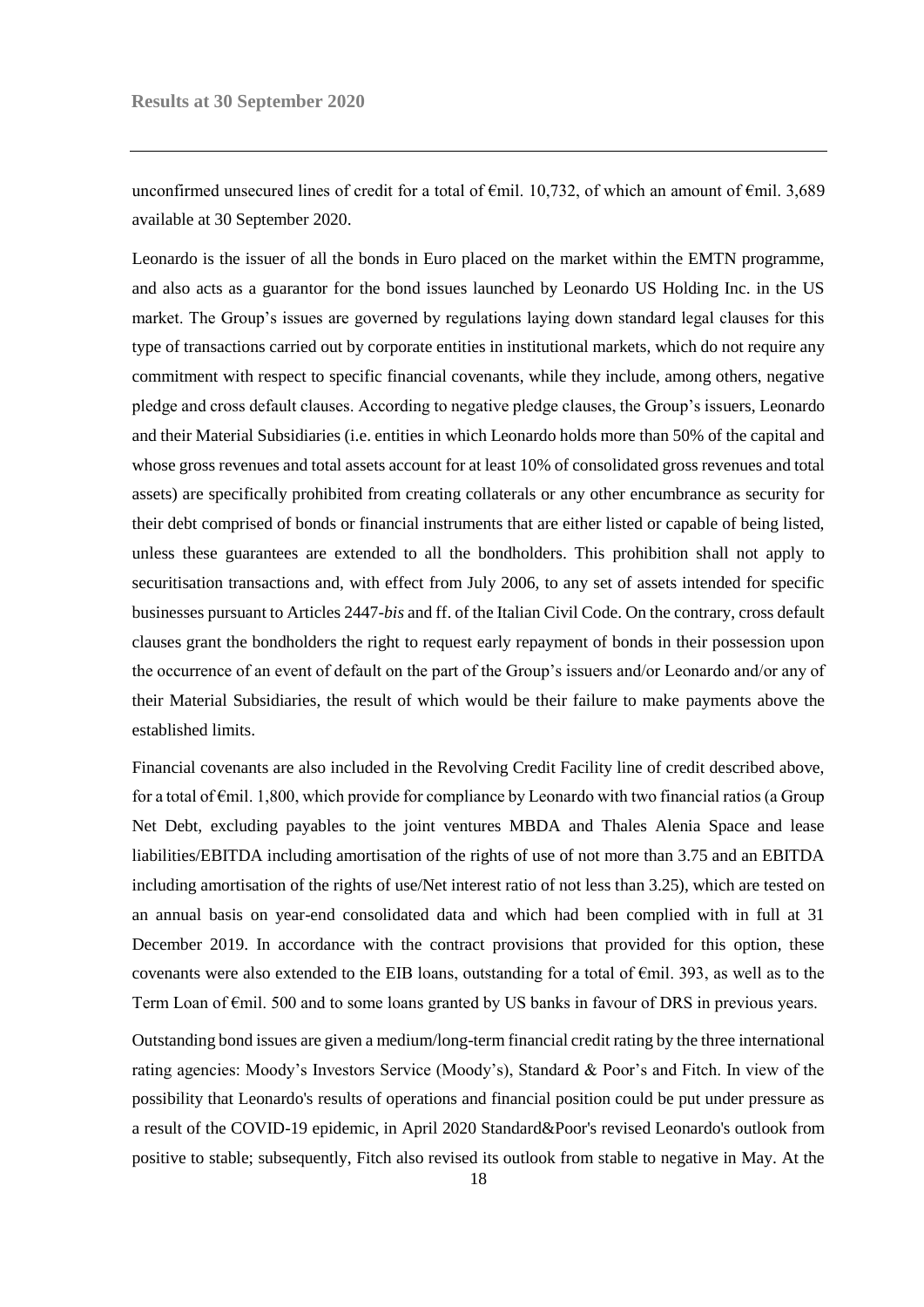date of presentation of this report, Leonardo's credit ratings, compared to those preceding the last change, were as follows:

| Agency          | Last update  | <b>Previous</b> |                | Updated |                |
|-----------------|--------------|-----------------|----------------|---------|----------------|
|                 |              | Credit          | <i>Outlook</i> | Credit  | <b>Outlook</b> |
|                 |              | Rating          |                | Rating  |                |
| Moody's         | October 2018 | Ba1             | positive       | Ba1     | stable         |
| Standard&Poor's | April 2020   | $BB+$           | positive       | $BB+$   | stable         |
| Fitch           | May 2020     | BBB-            | stable         | BBB-    | negative       |

\* \* \* \* \* \* \* \*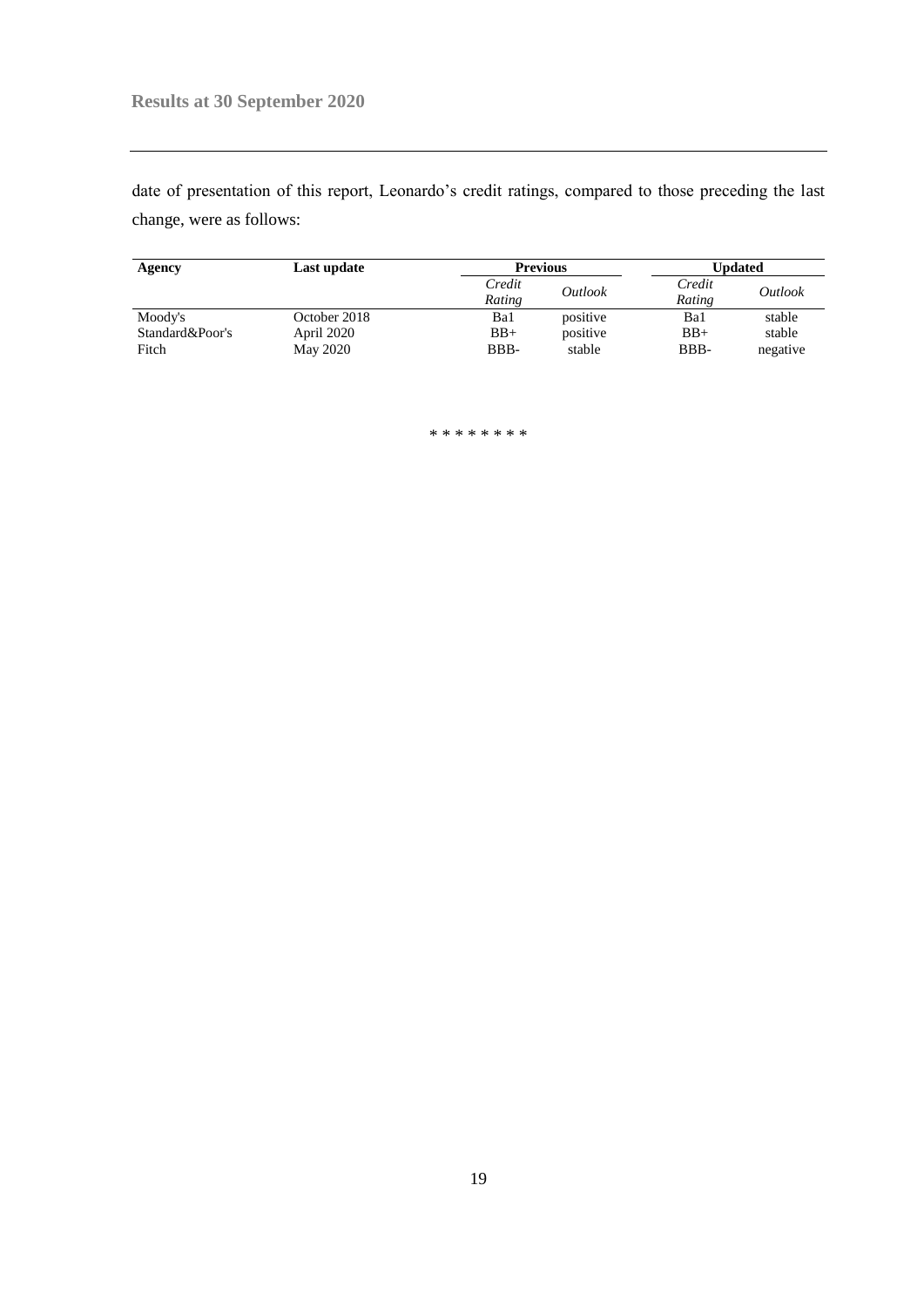# <span id="page-19-0"></span>**The results of the third quarter**

## **Condensed consolidated separate income statement**

|                                                                              | For the Three months ended 30<br><b>September</b> |         |  |
|------------------------------------------------------------------------------|---------------------------------------------------|---------|--|
| ( $\epsilon$ millions)                                                       | 2019                                              | 2020    |  |
| Revenue                                                                      | 3,172                                             | 3,147   |  |
| Purchases and personnel expenses                                             | (2,896)                                           | (2,798) |  |
| Other net operating income/(expenses)                                        |                                                   | (12)    |  |
| Equity-accounted strategic JVs                                               | 24                                                | (14)    |  |
| Amortisation, depreciation and write-offs                                    | (110)                                             | (118)   |  |
| <b>EBITA</b>                                                                 | 199                                               | 205     |  |
|                                                                              | 6.3%                                              | 6.5%    |  |
| Non-recurring income/(expenses)                                              | (3)                                               | (15)    |  |
| Restructuring costs                                                          | (4)                                               | (15)    |  |
| Amortisation of intangible assets acquired as part of business combinations  | (6)                                               | (7)     |  |
| <b>EBIT</b>                                                                  | 186                                               | 168     |  |
|                                                                              | 5.9%                                              | $5.3\%$ |  |
| Net financial income/(expenses)                                              | (64)                                              | (68)    |  |
| Income taxes                                                                 | (7)                                               | (24)    |  |
| Net Result before extraordinary transactions                                 | 115                                               | 76      |  |
| Net result related to discontinued operations and extraordinary transactions |                                                   |         |  |
| Net result                                                                   | 116                                               | 77      |  |

Below is the breakdown of the ratios for the third quarter by sector: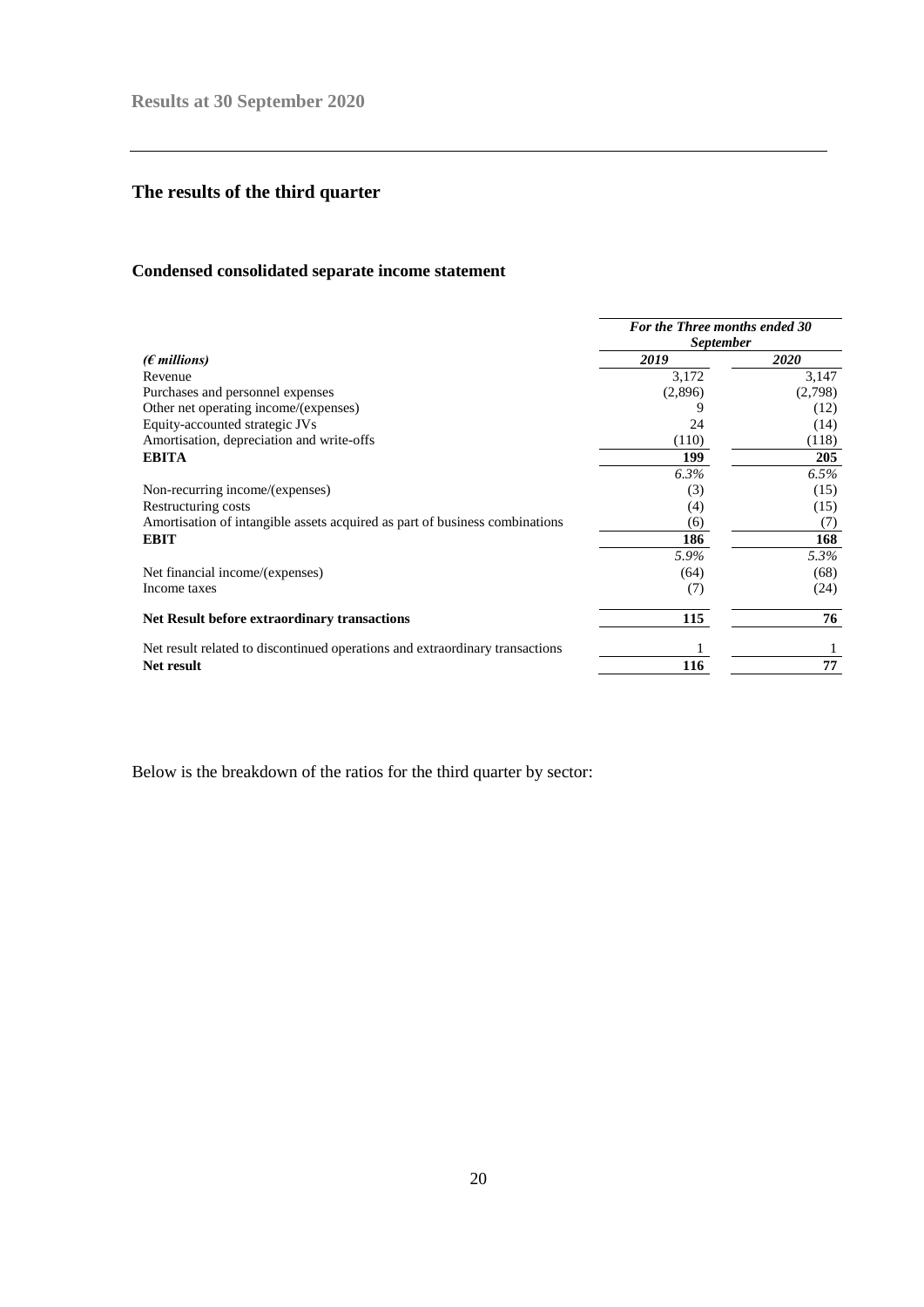| Third quarter 2019             | <b>New orders</b> | <b>Revenue</b> | <b>EBITA</b> | <b>ROS</b>    |
|--------------------------------|-------------------|----------------|--------------|---------------|
| Helicopters                    | 527               | 841            | 70           | 8.3%          |
| Defense Electronics & Security | 1,247             | 1,477          | 114          | 7.7%          |
| Aeronautics                    | 681               | 915            | 44           | 4.8%          |
| Space                          |                   |                | 10           | n.a.          |
| Other activities               | 48                | 115            | (39)         | $(33.9\%)$    |
| Eliminations                   | (69)              | (176)          |              | n.a.          |
| <b>Total</b>                   | 2,434             | 3,172          | 199          | 6.3%          |
| Third quarter 2020             | <b>New orders</b> | <b>Revenue</b> | <b>EBITA</b> | <b>ROS</b>    |
| Helicopters                    | 628               | 949            | 80           | 8.4%          |
| Defense Electronics & Security | 1.641             | 1,521          | 151          | 9.9%          |
| Aeronautics                    | 194               | 772            | 19           | 2.5%          |
| Space                          |                   |                | 9            | n.a.          |
| Other activities               | 24                | 102            | (54)         | $(52.9\%)$    |
| Eliminations                   | (81)              | (197)          |              | n.a.          |
| <b>Total</b>                   | 2,406             | 3,147          | 205          | 6.5%          |
| Change $%$                     | <b>New orders</b> | <b>Revenue</b> | <b>EBITA</b> | <b>ROS</b>    |
| Helicopters                    | 19.2%             | 12.8%          | 14.3%        | $0.1$ p.p.    |
| Defense Electronics & Security | 31.6%             | 3.0%           | 32.5%        | 2.2 p.p.      |
| Aeronautics                    | $(71.5\%)$        | $(15.6\%)$     | $(56.8\%)$   | $(2.3)$ p.p.  |
| Space                          | n.a.              | n.a.           | $(10.0\%)$   | n.a.          |
| Other activities               | $(50.0\%)$        | $(11.3\%)$     | (38.5%)      | $(19.0)$ p.p. |
| Eliminations                   | n.a.              | n.a.           | n.a.         | n.a.          |
| <b>Total</b>                   | $(1.2\%)$         | $(0.8\%)$      | 3.0%         | $0.2$ p.p.    |

\* \* \* \* \* \* \*

### <span id="page-20-0"></span>**Explanatory notes**

This interim reporting that has been approved today by the Board of Directors, was made available to the public at the registered office, with Borsa Italiana S.p.A., on the Company website [\(www.leonardocompany.com,](http://www.leonardocompany.com/) in the section Investors/Financial Reports), as well as on the website of the authorised storage mechanism NIS-Storage [\(www.emarketstorage.com\)](http://www.emarketstorage.com/).

In preparing this report at 30 September 2020, which should be read in conjunction with the 2019 annual consolidated financial statements, the accounting policies, measurement criteria and consolidation methods used are unchanged from those of the consolidated financial statements at 31 December 2019 (except for those specifically applicable to interim financial reports) and the interim reporting at 30 September 2019.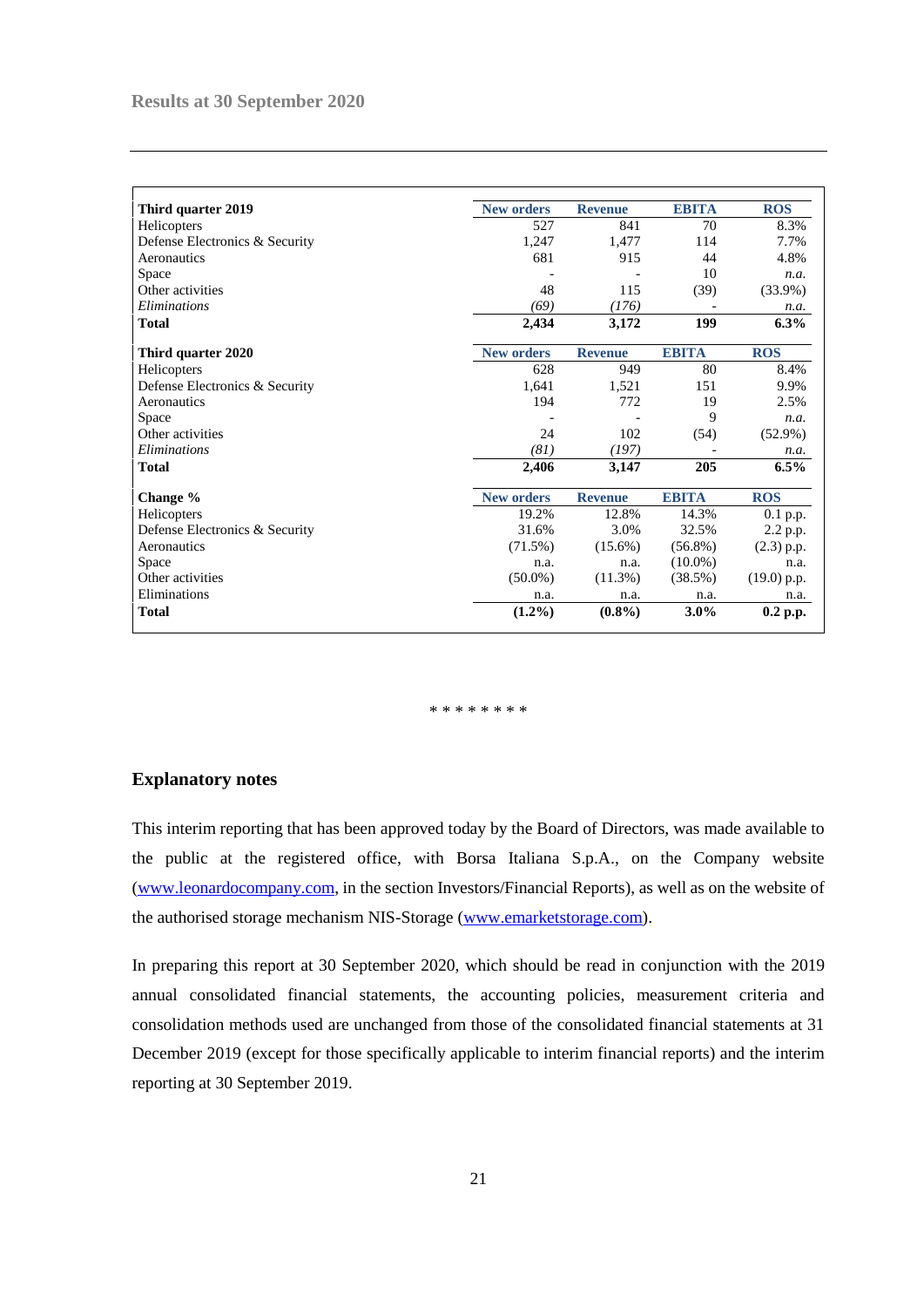This interim reporting, approved by the Board of Directors on 5 November 2020, was not subject to any statutory review.

## <span id="page-21-0"></span>**1. FINANCIAL INCOME AND EXPENSES**

|                                                         | For the nine months ended 30 September |       |
|---------------------------------------------------------|----------------------------------------|-------|
|                                                         | 2019                                   | 2020  |
| Interest                                                | (137)                                  | (128) |
| Commissions                                             | (13)                                   | (17)  |
| Fair value gains (losses) through profit or loss        | (12)                                   | 10    |
| Premiums (paid) received on forwards                    | (30)                                   | (45)  |
| Exchange rate differences                               |                                        | (5)   |
| Other financial income and expenses                     | (9)                                    | (23)  |
| Share of profits/(losses) of equity-accounted investees |                                        |       |
|                                                         | (188)                                  | (207) |

## <span id="page-21-1"></span>**2. LOANS AND BORROWINGS**

The Group Net Debt breaks down as follows:

|                                                    | 30               | οf                       | 31              | $\sigma f$ | 30               | οf      |
|----------------------------------------------------|------------------|--------------------------|-----------------|------------|------------------|---------|
| $(\epsilon$ millions)                              | <b>September</b> | which                    | <b>December</b> | which      | <b>September</b> | which   |
|                                                    | 2019             | current                  | 2019            | current    | 2020             | current |
| <b>Bonds</b>                                       | 3.156            | 387                      | 2.741           | 94         | 3.199            | 803     |
| Bank debt                                          | 1,091            | 173                      | 983             | 85         | 1,932            | 1,079   |
| Cash and cash equivalents                          | (1,024)          | (1,024)                  | (1.962)         | (1, 962)   | (405)            | (405)   |
| Net bank debt and bonds                            | 3,223            |                          | 1,762           |            | 4,726            |         |
| Current loans and receivables from related parties | (154)            | (154)                    | (161)           | (161)      | (147)            | (147)   |
| Other current loans and receivables                | (42)             | (42)                     | (36)            | (36)       | (36)             | (36)    |
| Current loans and receivables and securities       | (196)            |                          | (197)           |            | (183)            |         |
| Non current financial receivables from Superjet    | (13)             | $\overline{\phantom{a}}$ |                 |            |                  |         |
| Hedging derivatives in respect of debt items       | (9)              | (9)                      |                 |            | (3)              | (3)     |
| Related party lease liabilities                    | 32               | 3                        | 36              | 3          | 31               | 3       |
| Other related party loans and borrowings           | 709              | 709                      | 727             | 727        | 696              | 596     |
| Lease liabilities                                  | 443              | 63                       | 415             | 61         | 507              | 65      |
| Other loans and borrowings                         | 112              | 89                       | 104             | 61         | 110              | 50      |
| <b>Group Net Debt</b>                              | 4,301            |                          | 2,847           |            | 5,884            |         |

*The reconciliation with the net financial position required by CONSOB Communication no. DEM/6064293 of 28 July 2006 is provided in Annex 2.* 

The increase in bank debts and bonds is attributable to the bond issue amounting to  $\epsilon$ mil. 500 (performed in July 2020 by Leonardo SpA) and the use of credit lines for a total of €mil. 950.

Non-current payables to related parties entirely refer to the €mil. 100 loan taken out with Cassa Depositi e Prestiti (CDP) and used in the first quarter 2020, in support of investments in research, development and innovation.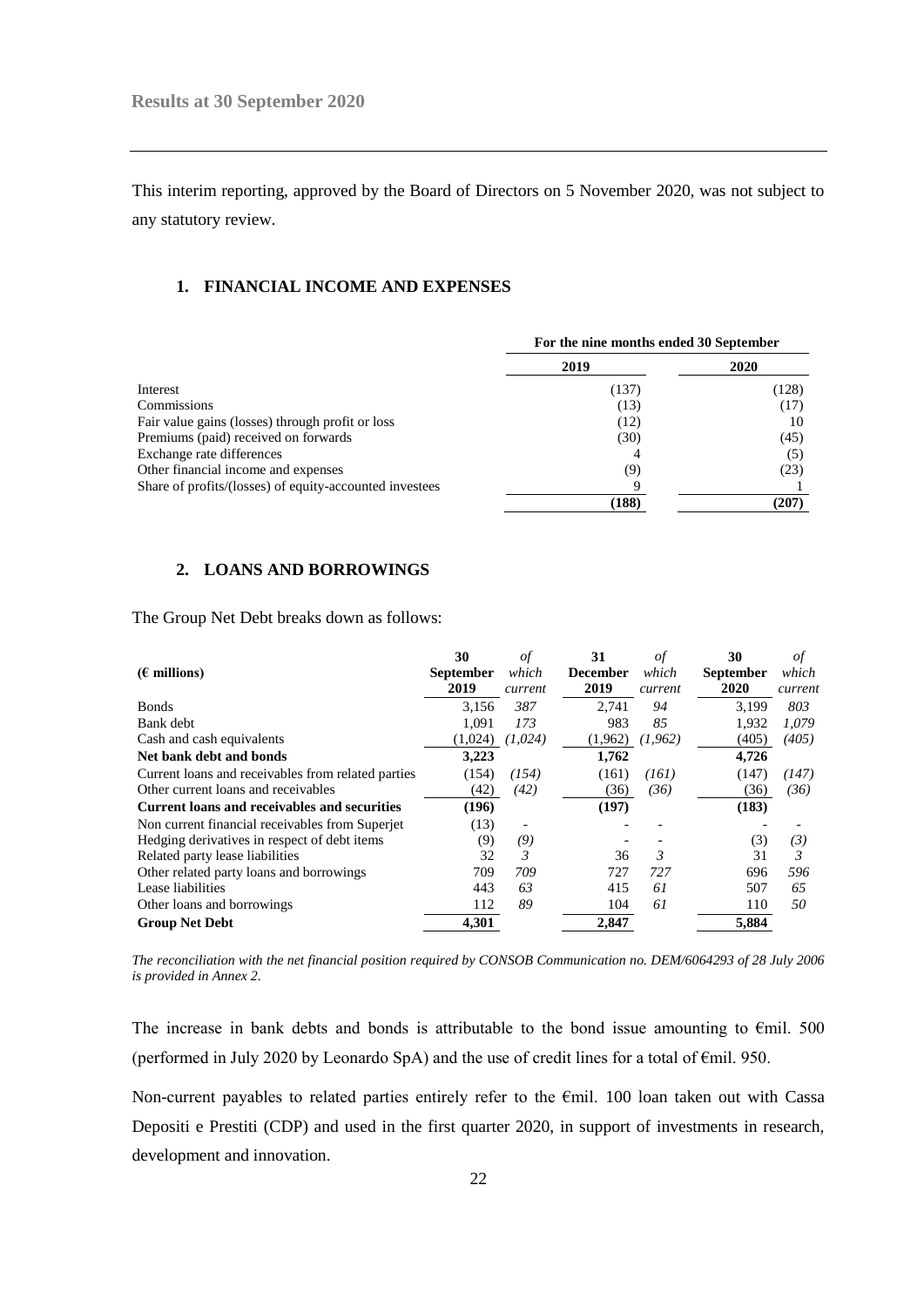For an analysis on the clauses related to the existing bonds (financial covenant, negative pledge and cross default) reference is made to what reported in the consolidated financial statements at 31 December 2019.

## <span id="page-22-0"></span>**3. CONTINGENT LIABILITIES**

In comparison with the situation at 30 June 2020 commented on in the half-year financial report to which reference is made, we point out that, in relation to the action brought by GMR against Leonardo and AnsaldoBreda before the Court of Naples, after releasing the decision reserved at the hearing of 1 October 2020 the Judge submitted the case to the President of the relevant Division; the latter then referred the case to the Judge of the proceedings brought before the same Court by Firema under extraordinary management against the directors, statutory auditors and independent auditors of the company, proceedings where Giorgio and Gianfranco Fiore summoned Leonardo and AnsaldoBreda as third parties. At the hearing of 15 October 2020 the Judge of the latter proceedings adjourned the hearing to 28 January 2021 in order to evaluate the joinder of the cases.

\* \* \* \* \* \* \* \*

With reference to criminal proceedings pending against some Group companies or Leonardo and some former directors, as well as executives for facts committed in the performance of their duties at Group companies or at Leonardo, we highlight no updates compared to the situation at 30 June, commented on in the Half-year Financial Report to which reference is made.

> For the Board of Directors The Chairman Luciano Carta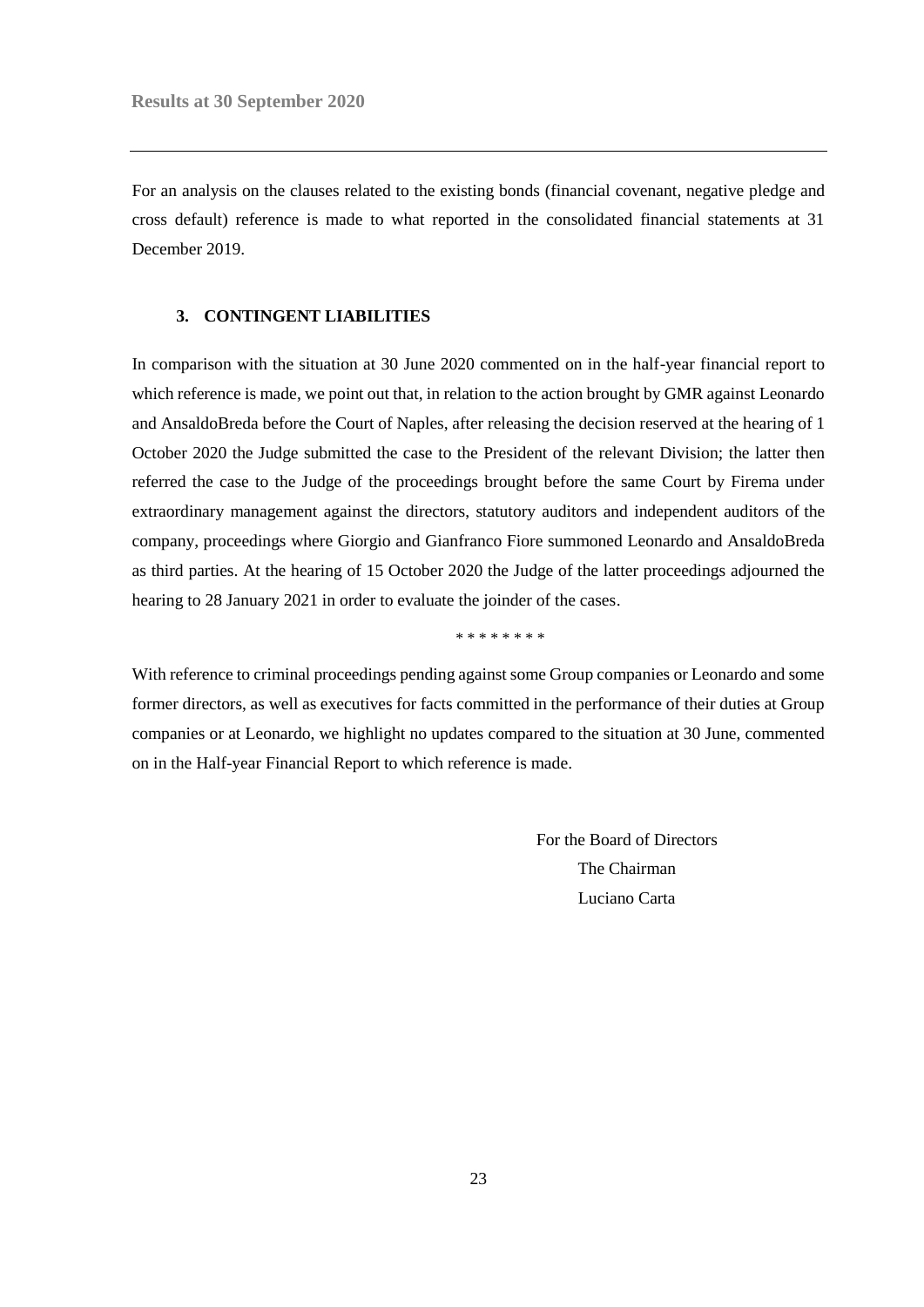# <span id="page-23-0"></span>**Annex 1: Scope of consolidation**

Below are the changes in the scope of consolidation at 30 September 2020 in comparison with 30 September 2019:

| <b>COMPANY</b>                                                                                                                                                                                                                                                                         | <b>EVENT</b>                                                                                                                                    | <b>MONTH</b>                                                                                                                 |
|----------------------------------------------------------------------------------------------------------------------------------------------------------------------------------------------------------------------------------------------------------------------------------------|-------------------------------------------------------------------------------------------------------------------------------------------------|------------------------------------------------------------------------------------------------------------------------------|
| Companies which entered the scope of consolidation:                                                                                                                                                                                                                                    |                                                                                                                                                 |                                                                                                                              |
| LEONARDO & Codemar S.A.<br>Kopter Group AG<br>Kopter Design AG<br>Kopter Germany GmbH<br>Kopter North America LLC<br>Leonardo Advanced Jet training S.r.l.<br>Precision Aviation Services PTY Ltd<br>Precision Aviation Trading Academy PTY Ltd<br>Precision Aviation Property PTY Ltd | newly-established<br>acquisition<br>acquisition<br>acquisition<br>acquisition<br>newly-established<br>acquisition<br>acquisition<br>acquisition | January 2020<br>April 2020<br>April 2020<br>April 2020<br>April 2020<br>April 2020<br>April 2020<br>April 2020<br>April 2020 |
| Companies which left the scope of consolidation:                                                                                                                                                                                                                                       |                                                                                                                                                 |                                                                                                                              |

| Ansaldobreda France S.A.S. (in lig.)           | deconsolidated      | November 2019 |
|------------------------------------------------|---------------------|---------------|
| A4ESSOR S.A.S.                                 | dilution of capital | December 2019 |
| Eurosysnav S.A.S. (in lig.)                    | deconsolidated      | December 2019 |
| Distretto Tecnologico Aerospaziale S.C. a R.L. | sold                | March 2020    |

#### **Companies involved in merger transactions:**

| <b>Merged company</b>                                                                   | <b>Merging company</b>                                                                            | <b>Month</b>                                 |
|-----------------------------------------------------------------------------------------|---------------------------------------------------------------------------------------------------|----------------------------------------------|
| Sistemi Dinamici S.p.A.<br>Lasertel Inc.<br>DRS Power Technology Inc.                   | LEONARDO S.p.a<br>SELEX Galileo Inc.                                                              | January 2020<br>January 2020<br>January 2020 |
| Consorzio S3LOG<br>Bredamenarinibus S.p.A.<br>SELEX Service Management S.p.A. (in liq.) | DRS Naval Power Systems Inc.<br>Vitrociset S.p.A.<br>SO.GE.PA. S.p.A.<br>SELEX ES S.p.A (in liq.) | February 2020<br>August 2020<br>August 2020  |

#### **Companies which changed their name:**

| Old name                         | New name                     | Month         |
|----------------------------------|------------------------------|---------------|
| Agusta Westland Malaysia SDN BHD | LEONARDO Malaysia SDN BHD    | October 2019  |
| Finmeccanica UK Ltd              | LEONARDO Ltd                 | November 2019 |
| SELEX Galileo Inc.               | LEONARDO Electronics US Inc. | January 2020  |

\* \* \* \* \* \* \* \* \*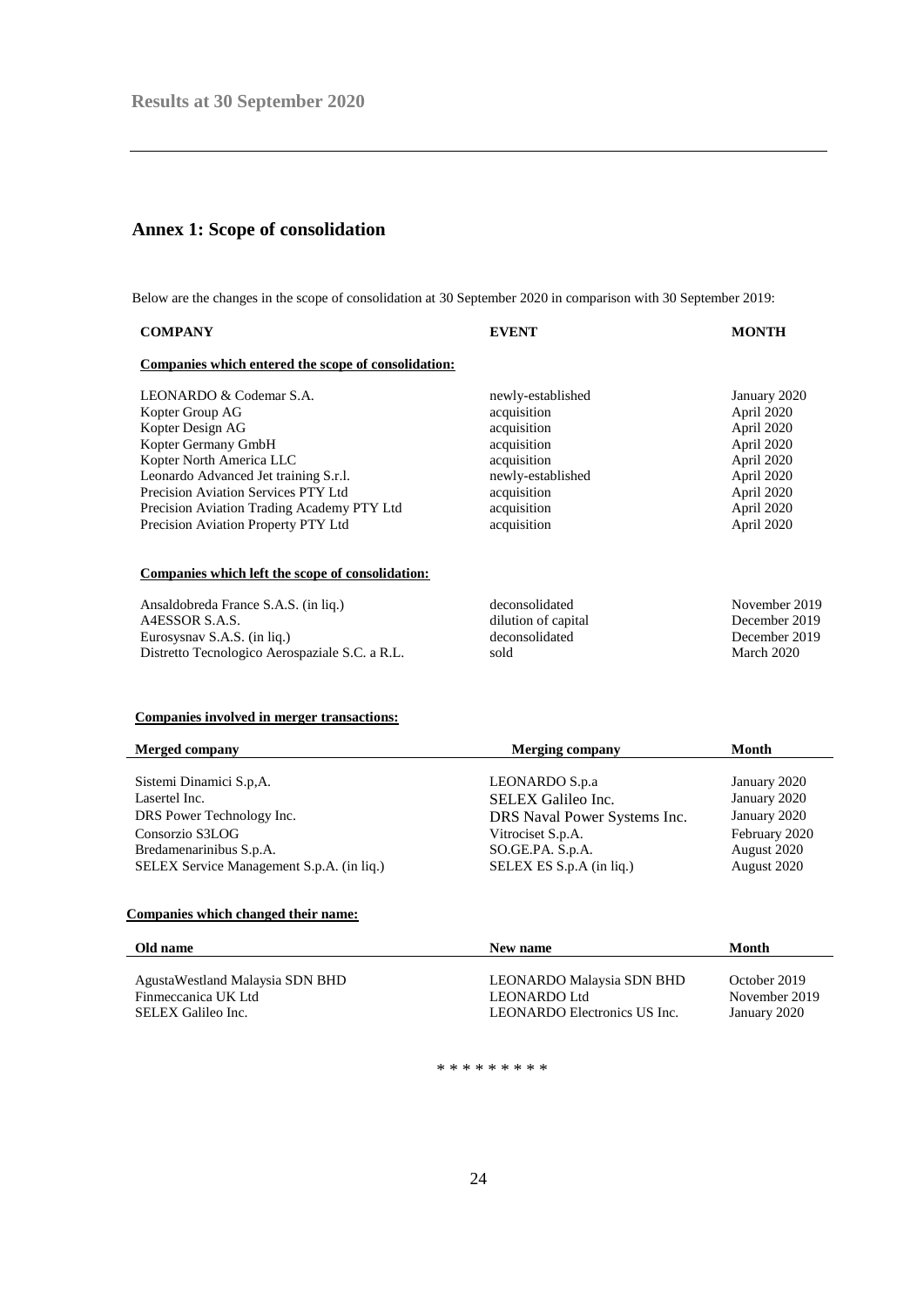#### <span id="page-24-0"></span>**Annex 2: "Non-GAAP" performance indicators**

Leonardo's Management assesses the Group's performance and that of its business segments based on a number of indicators that are not envisaged by the IFRSs. Specifically, EBITA is used as the primary indicator of profitability, since it allows us to analyse the Group's marginality by eliminating the impacts of the volatility associated with non-recurring items or items unrelated to ordinary operations.

As required by CESR/05-178b Recommendation, below is a description of the components of each of these indicators:

- **New orders:** this includes sales contracts signed with customers during the period, which provide for the counterparties' obligation to comply therewith.
- **Order backlog:** this figure is the sum of the order backlog for the preceding period and new orders, less revenues during the reference period.
- **EBITDA:** this is given by EBITA, as defined below, before amortisation, depreciation, impairment losses (net of those relating to goodwill or classified among "non-recurring costs") and value adjustments.
- **EBITA:** it is arrived at by eliminating from EBIT, as defined below, the following items:
	- any impairment in goodwill;
	- amortisation and impairment, if any, of the portion of the purchase price allocated to intangible assets as part of business combinations, as required by IFRS 3;
	- restructuring costs that are a part of defined and significant plans. This item includes personnel costs as well as any and all other costs deriving from the reorganisation (e.g. impairment of assets, costs for the closure of sites, relocation costs, etc.);
	- other exceptional costs or income, i.e. connected to particularly significant events that are not related to the ordinary performance of the business and costs incurred for M&A transactions.

EBITA is then used to calculate return on sales (ROS) and return on investment (ROI).

A reconciliation of Income before tax and financial expense, EBIT and EBITA is shown below:

| ( $\epsilon$ millions)                                         | For the nine months ended 30 September |      |  |
|----------------------------------------------------------------|----------------------------------------|------|--|
|                                                                | 2019                                   | 2020 |  |
| Income before tax and financial expenses                       | 590                                    | 433  |  |
| Equity-accounted strategic JVs                                 | 58                                     | (38) |  |
| EBIT                                                           | 648                                    | 395  |  |
| Amortisation of intangible assets acquired as part of business |                                        |      |  |
| combinations                                                   | 20                                     | 21   |  |
| Restructuring costs                                            | 11                                     | 21   |  |
| Non-recurring (income) expense                                 |                                        | 60   |  |
| <b>EBITA</b>                                                   | 686                                    | 497  |  |

Non-recurring costs for the period included costs incurred to comply with the Government's guidelines on COVID-

19 and to support the Governmental bodies in managing the emergency, as well as external costs incurred for the impossibility of stopping the performance of some specific services.

**Return on Sales** (ROS): this is calculated as the ratio of EBITA to revenue.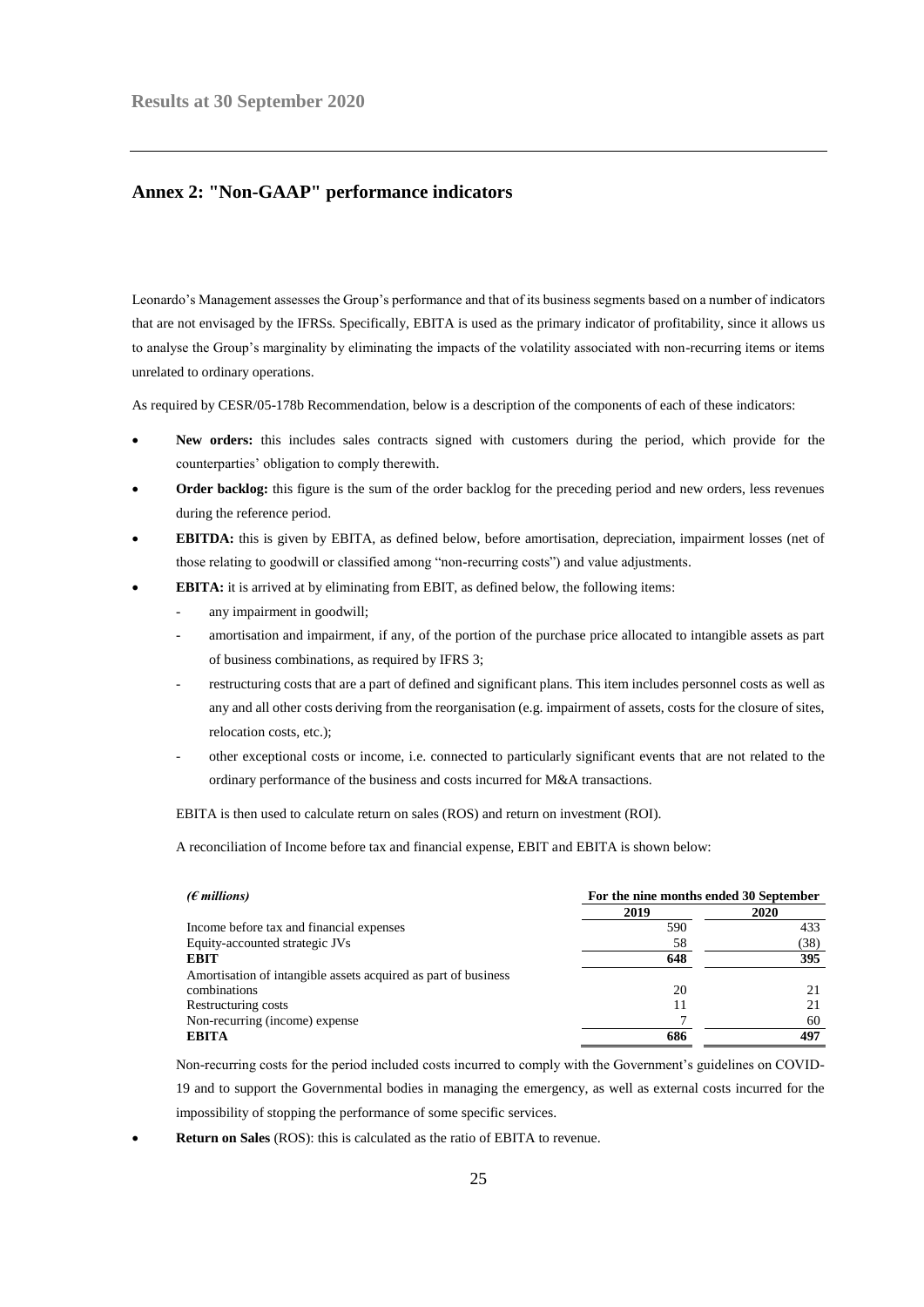- **EBIT**: this is obtained by adding to EBIT (defined as earnings before "financial income and expense", "share of profits (losses) of equity-accounted investees", "income taxes" and "result from discontinued operations") the Group's share of profit in the results of the strategic Joint Ventures of the Group (ATR, MBDA, Thales Alenia Space and Telespazio), reported in the "share of profits (losses) of equity-accounted investees".
- **Net result before extraordinary transactions**: this is the Net Result before the result from discontinued operations and effects of the extraordinary transactions (acquisitions and disposals). The reconciliation is reported below:

| ( $\epsilon$ millions)                       | For the nine months ended 30<br><b>September</b> |      |
|----------------------------------------------|--------------------------------------------------|------|
|                                              | 2019                                             | 2020 |
| Net result                                   | 465                                              | 137  |
| Result from discontinued operations          | (98)                                             |      |
| Net result before extraordinary transactions | 367                                              | 135  |

 **Group Net Debt:** this includes cash, financial receivables and current securities, net of (current and non-current) loans and borrowings and of the fair value of derivatives covering financial debt items, as well as the main noncurrent receivables. The reconciliation with the net financial position required by the CONSOB communication no. DEM/6064293 of 28 July 2006 is provided below

|                                                | 31 December<br>2019 | 30 September<br>2020 |
|------------------------------------------------|---------------------|----------------------|
| Net financial debt com. CONSOB no. DEM/6064293 | 2.847               | 5.887                |
| Hedging derivatives in respect of debt items   | $\overline{a}$      | (3)                  |
| Group net debt (KPI)                           | 2.847               | 5.884                |

Below is the financial information required under CONSOB communication no. DEM/6064293 of 28 July 2006:

|                                                                               |                            | of which                   |                             | of which                   |
|-------------------------------------------------------------------------------|----------------------------|----------------------------|-----------------------------|----------------------------|
|                                                                               | <b>31 December</b><br>2019 | with<br>related<br>parties | 30 September<br><i>2020</i> | with<br>related<br>parties |
| Liquidity                                                                     | (1,962)                    |                            | (405)                       |                            |
| <b>Current loans and receivables</b>                                          | (197)                      | (161)                      | (183)                       | (147)                      |
| Current bank loans and borrowings<br>Current portion of non-current loans and | 85                         |                            | 1,079                       |                            |
| borrowings                                                                    | 94                         |                            | 803                         |                            |
| Other current loans and borrowings                                            | 852                        | 730                        | 714                         | 599                        |
| <b>Current financial debt</b>                                                 | 1,031                      |                            | 2,596                       |                            |
| Net current financial debt (funds)                                            | (1,128)                    |                            | 2,008                       |                            |
| Non-current bank loans and borrowings                                         | 898                        |                            | 853                         |                            |
| Bonds issued                                                                  | 2,647                      |                            | 2,396                       |                            |
| Other non-current loans and borrowings                                        | 430                        | 33                         | 630                         | 128                        |
| Non-current financial debt                                                    | 3,975                      |                            | 3,879                       |                            |
| <b>Net financial debt</b>                                                     | 2,847                      |                            | 5,887                       |                            |

**Free Operating Cash-Flow** (FOCF): this is the sum of the cash flows generated by (used in) operating activities (excluding the changes in the Group Net Debt), the cash flows generated by (used in) ordinary investing activities (investment and divestment of intangible assets, property, plant and equipment, and equity investments, net of cash flows from the purchase or sale of equity investments that, due to their nature or significance, are considered "strategic investments") and dividends. The calculation of FOCF is presented in the reclassified statement of cash flows shown in the section "Group results and financial position".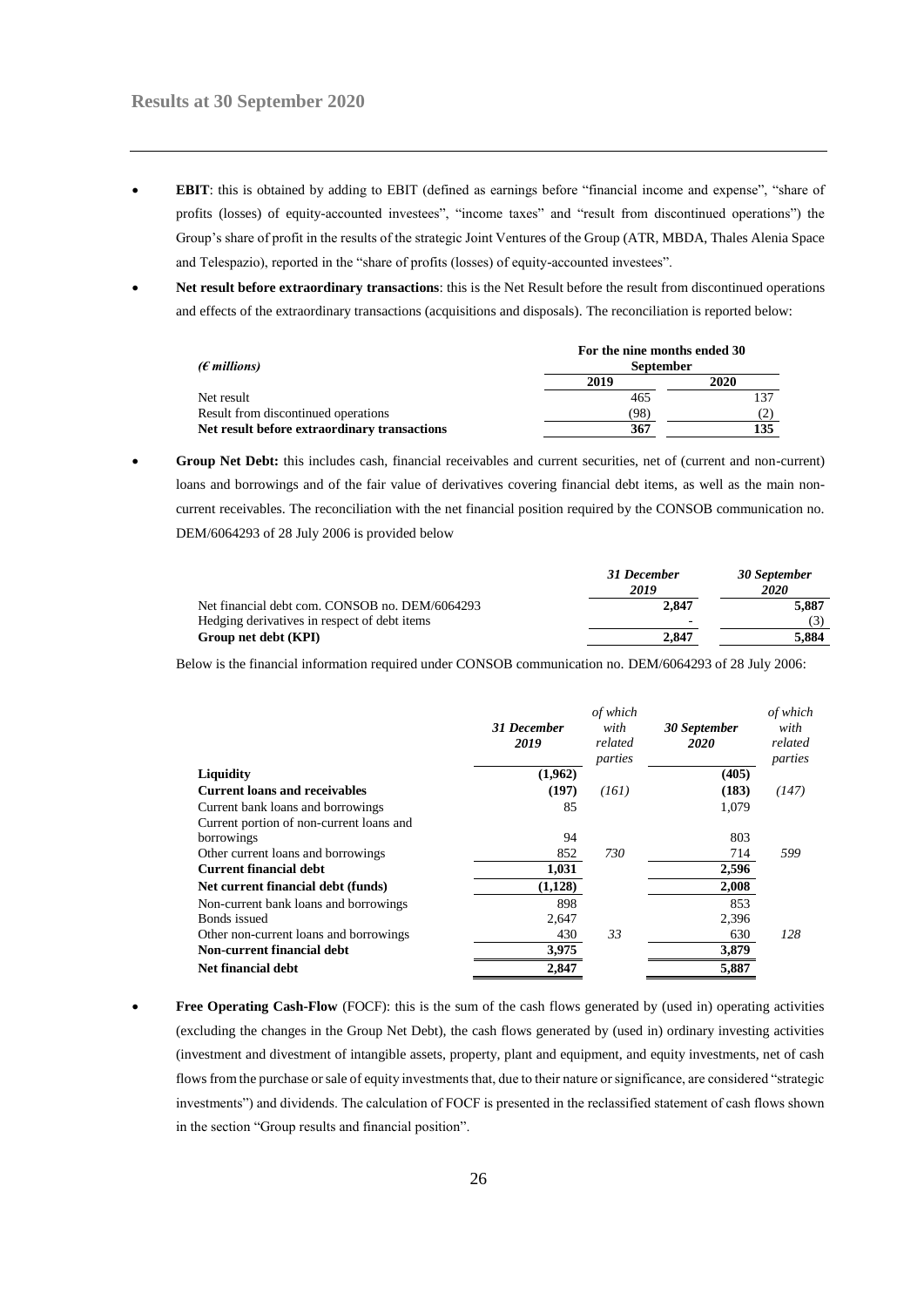- **Return on Investments** (ROI): this is calculated as the ratio of EBITA to the average net capital invested in the two comparative periods.
- **Return on Equity** (ROE): this is calculated as the ratio of the Net Result before extraordinary transactions for the financial period to the average value of equity in the two comparative periods.
- **Workforce**: the number of employees recorded in the register on the last day of the period.

\* \* \* \* \* \* \* \* \*